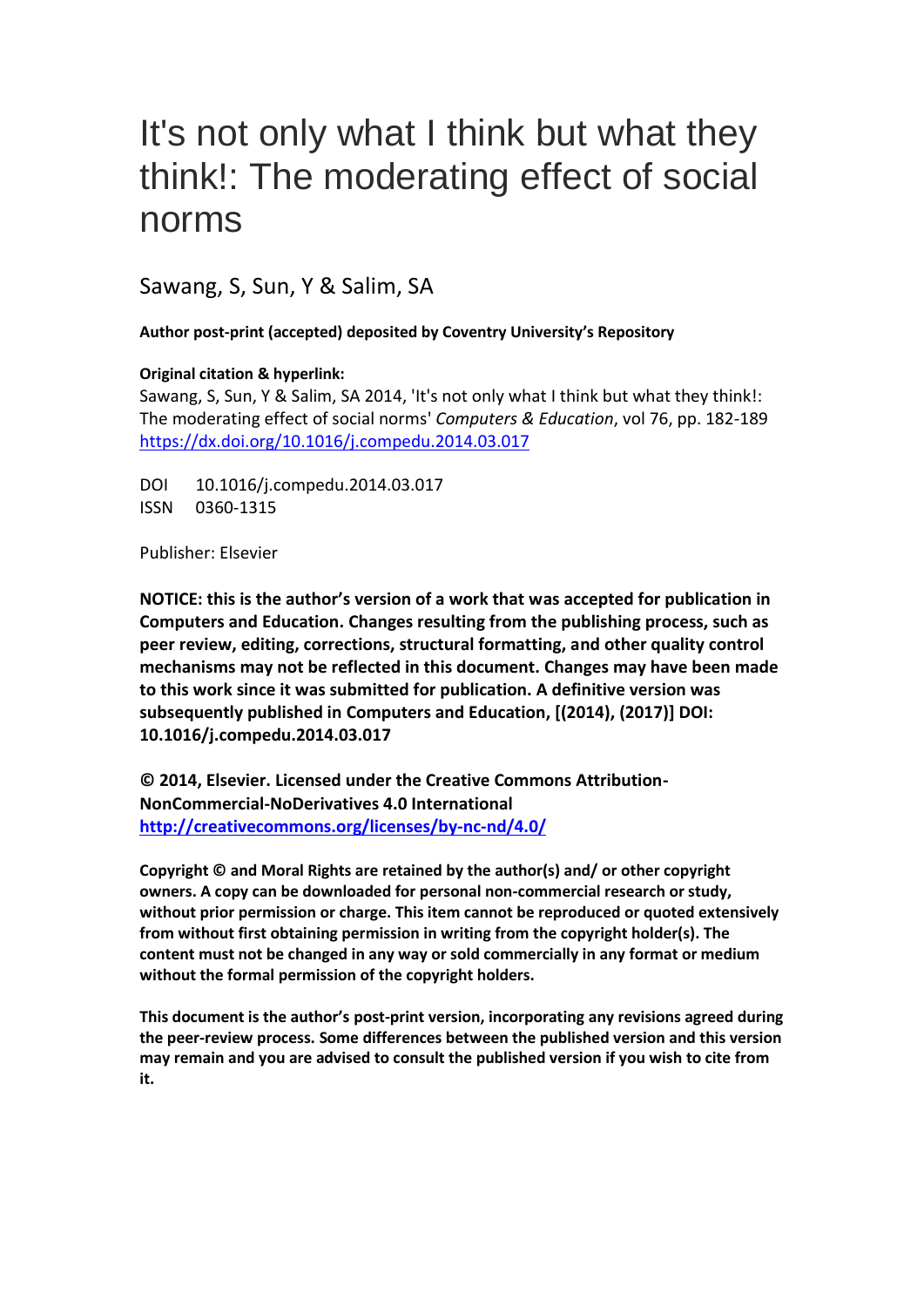#### **It's not only what I think but what they think! The moderating effect of social norms**

#### **Abstract**

The current research extends our knowledge of the main effects of attitude, subjective norm, and perceived control over the individual's technology adoption. We propose a critical buffering role of social influence on the collectivistic culture in the relationship between attitude, perceived behavioral control, and Information Technology (IT) adoption. Adoption behavior was studied among 132 college students being introduced to a new virtual learning system. While past research mainly treated these three variables as being in parallel relationships, we found a moderating role for subjective norm on technology attitude and perceived control on adoption intent. Implications and limitations for understating the role of social influence in the collectivistic society are discussed.

Keywords: Technology adoption; Social influence; Subjective norm; Theory of Planned Behavior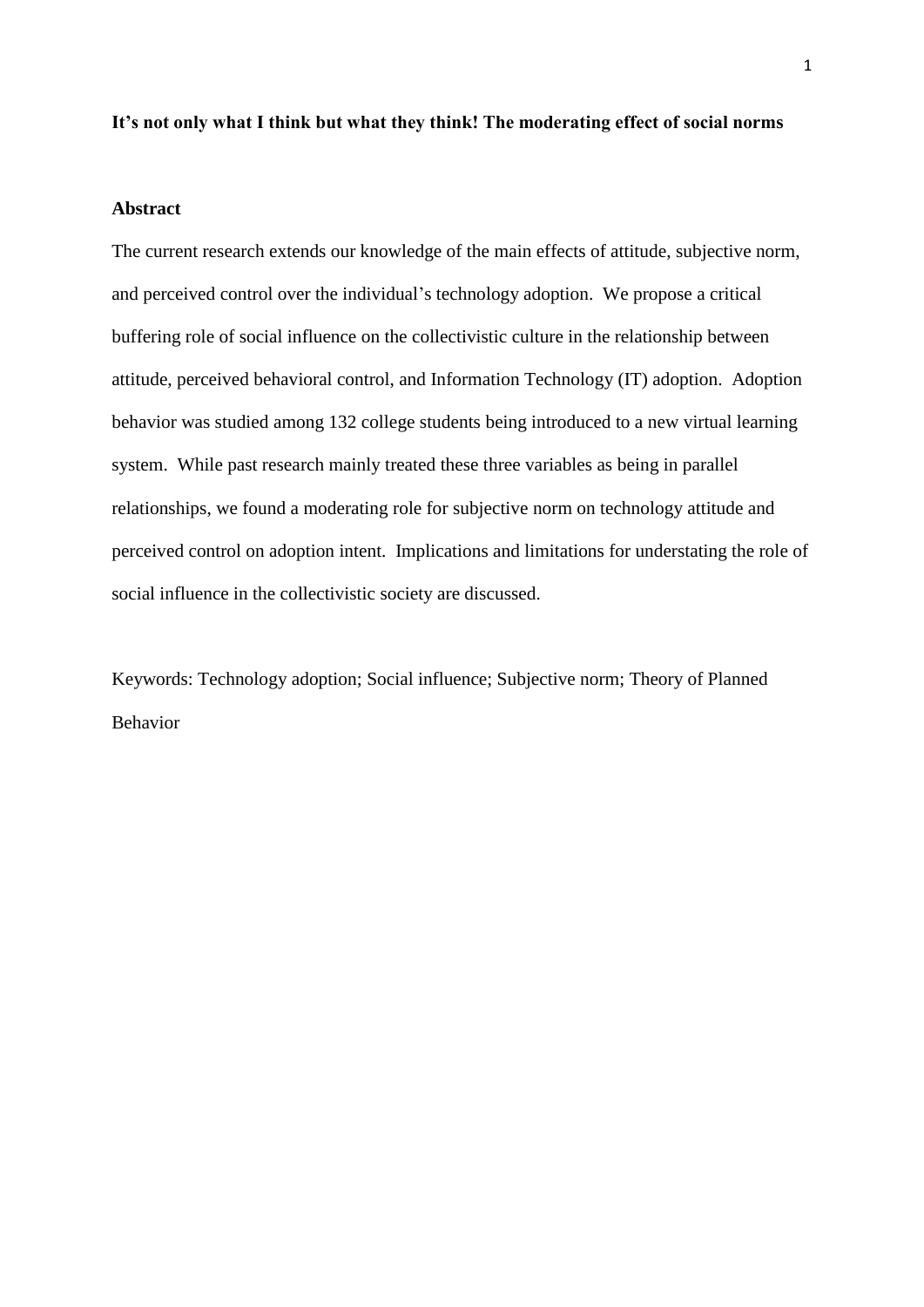#### **1. Introduction**

Chinese higher education faces the challenge of growing numbers of students and wide geography (Qiyun, 2007). As a result, Chinese higher education gradually moves from traditional classroom toward e-learning. The Chinese government has initiated a number of national projects to set up or upgrade the Information Technology (IT) infrastructure for better online teaching delivery. Chinese universities gradually introduce online teaching platforms from very simple functions of information dissemination and resource-sharing towards more sophisticated functions such as Blackboard collaboration (Zhuzhu & Weiyuan, 2005). In many Chinese universities, this virtual learning system is a voluntary technology among students. Implementing technological innovations is a challenging, high-risk task for many institutions (Kozma & Voogt, 2003; Romiszowski, 2004). Institutional adoption of a given technology is no guarantee that the implementation will be effective (i.e., a sufficient proportion of the institutional members agree to use technology efficiently) (Sawang  $\&$ Unsworth, 2011). Technological innovations that fail to be implemented effectively can be very costly, both in terms of their implementing costs and foregone benefits ( Unsworth, Sawang, Murray, Norman, & Sorbello, 2012). Our study thus aims to identify and examine significant factors that contribute to technological adoption by Chinese students.

Information Technology acceptance and usage are the key dependent variables in the Information System (IS) literature. Many authors have used the Technology Acceptance Model (TAM) and the Theory of Planned Behavior (TPB) to explain users' behavior and illustrate three major independent predictors of IT adoption, i.e., attitude, social influence, and perceived control (e.g. Benbasat &Barki 2007; Hsu & Lu 2004; Lee 2009; Sentosa & Mat, 2012). However, past research mainly treats these three variables as being in parallel relationships. Our study further attempts to explore the interaction effects between paired constructs of TPB. Consequently, the contributions of our study are twofold. First, our study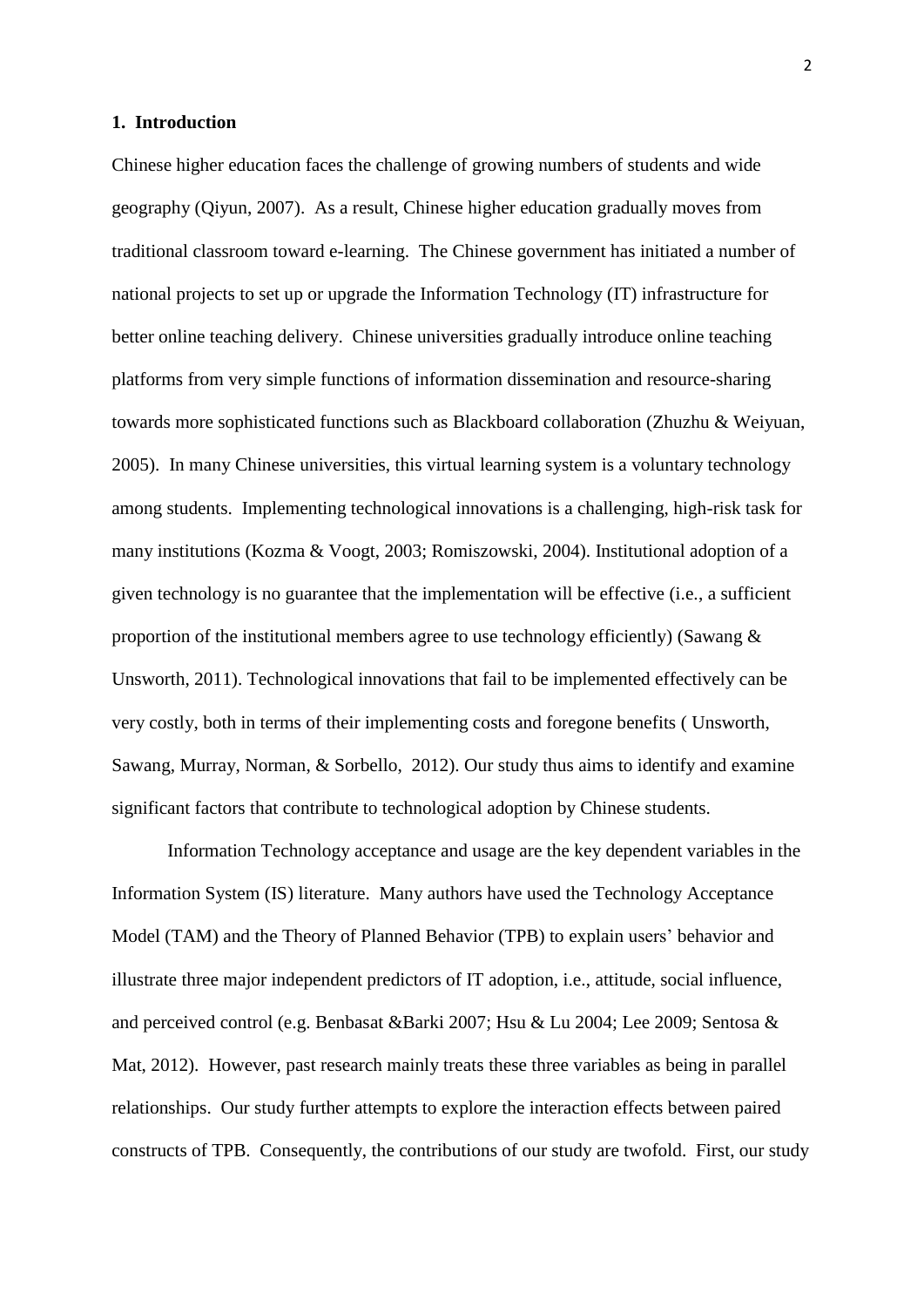sheds light on the nature and moderating role of subjective norms, which is still not well understood. Second, a theoretical rationale is provided for a critical buffering role of social influence in the collectivistic culture on the relationship among attitude, perceived behavioral control, and IT adoption.

The remainder of this paper is organized as follows. In the next section there is a theoretical framework discussion. In this section, three underpinning constructs will be discussed further. The data analysis methods used to validate the scales and test the research model are then presented, with the results of the study discussed. The study concludes with a discussion of the theoretical and practical implications of the results.

## **2. Theory of Planned Behavior (TPB)**

Originating from the Theory of Reasoned Action (TRA), the Theory of Planned Behavior (TPB) has been well validated to provide an understanding of and a prediction of people's use of technology (Pelling & White, 2009). The TPB is a social psychological model aimed at understanding the link between attitudes and behavior (Yousafzai, Foxall, & Pallister, 2010). TPB explains that individuals' intentions to perform behavior are the immediate antecedent of that behavior. Intention is predicted by the interaction of three factors: 1) attitudes; 2) subjective norms; and 3) perceived behavioral control. Management, education, and Information Systems research commonly used behavioral decision theories such as TAM (Davis, 1989), TRA, (Fishbein & Ajzen, 1975) and TPB (Ajzen, 1991) to explain individual adoption behavior (see Brown & Venkatesh, 2005; Lee, 2009; Pelling & White, 2009) . Having the same grounded concepts and principles does not mean that these three theories will be suitable for every kind of technologies. Different levels of complexity of technologies call upon us to look carefully at which of these three theories is the most appropriate to our research context. We reviewed recent studies and found that TAM is commonly used to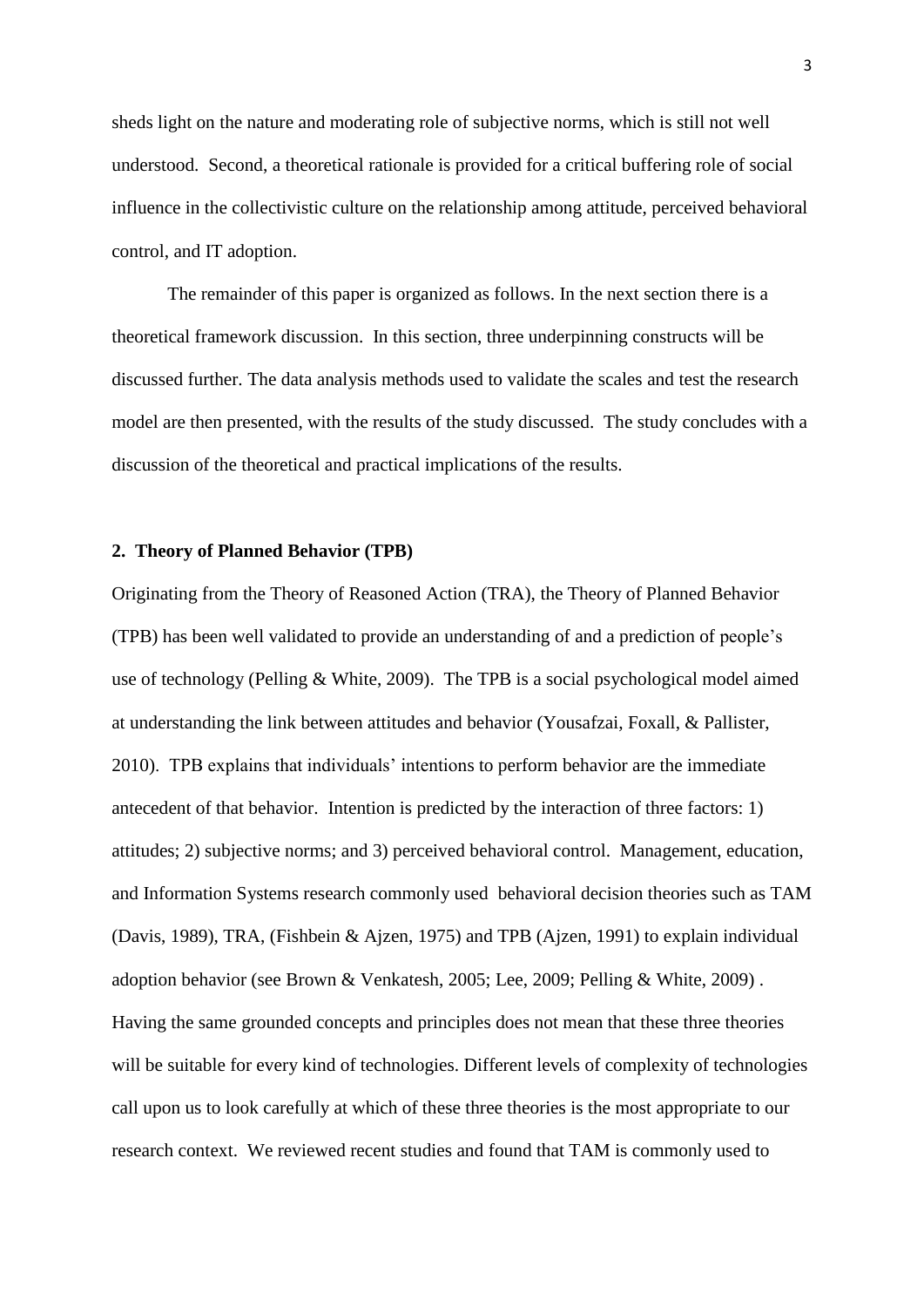examine standalone software such as personal computers and mobile phones (e.g., Schepers & Wetzels, 2007). However, TAM has been widely criticized that the model is overly focused on individuals' perceived usefulness and ignores the essentially social aspects of IS adoption (Bagozzi, 2007). Likewise, the Unified theory of acceptance and use of technology (UTAUT), which is the extended model of TAM, has been criticized as a stage of chaos (i.e. 41 independent variables) and less parsimonious than TAM model (Bagozzi, 2007; Van Raaij & Schepers, 2008). Due to these limitations, TPB, an extended model of TRA, is a widely adopted framework in innovation adoption literature. TPB includes the notion of social influence, which is a critical factor for Chinese IT users (which will be a detailed discussion in section 3). Further the TPB accounted for 27% and 48% of the variance in behavior and intention (Armitage & Conner, 2001; French et al., 2005; Sawang & Unsworth, 2011). Therefore, TPB is deemed appropriate as our research framework.

#### *2.1. TPB construct: Attitude*

Similarly to TAM, TPB suggests that a person's intention to adopt technology is a function of the person's attitude toward innovation (Yousafzai, Foxall, & Pallister, 2010). This attitude is defined as the individual's overall positive or negative evaluation of the behavior (Pelling & White, 2009), including beliefs and valance about the perceived behavioral outcomes (Jacobs, Hagger, Streukens, Bourdeaudhuij, & Claes, 2011). Attitude is considered one of the most significant predictors of behavior. Past research demonstrated a positive relationship between the individual's attitude and technology adoption. For example, a survey study among 1012 mobile phone Singaporean consumers indicated that a positive attitude led to the adoption of a WAP-enabled mobile phone (Teo  $& Pok$ , 2003). This was similar to a study by Howcroft, Hamilton, and Hewer (2002) that illustrated that consumers' positive attitudes directly impacted on their adoption of home-based banking. An example of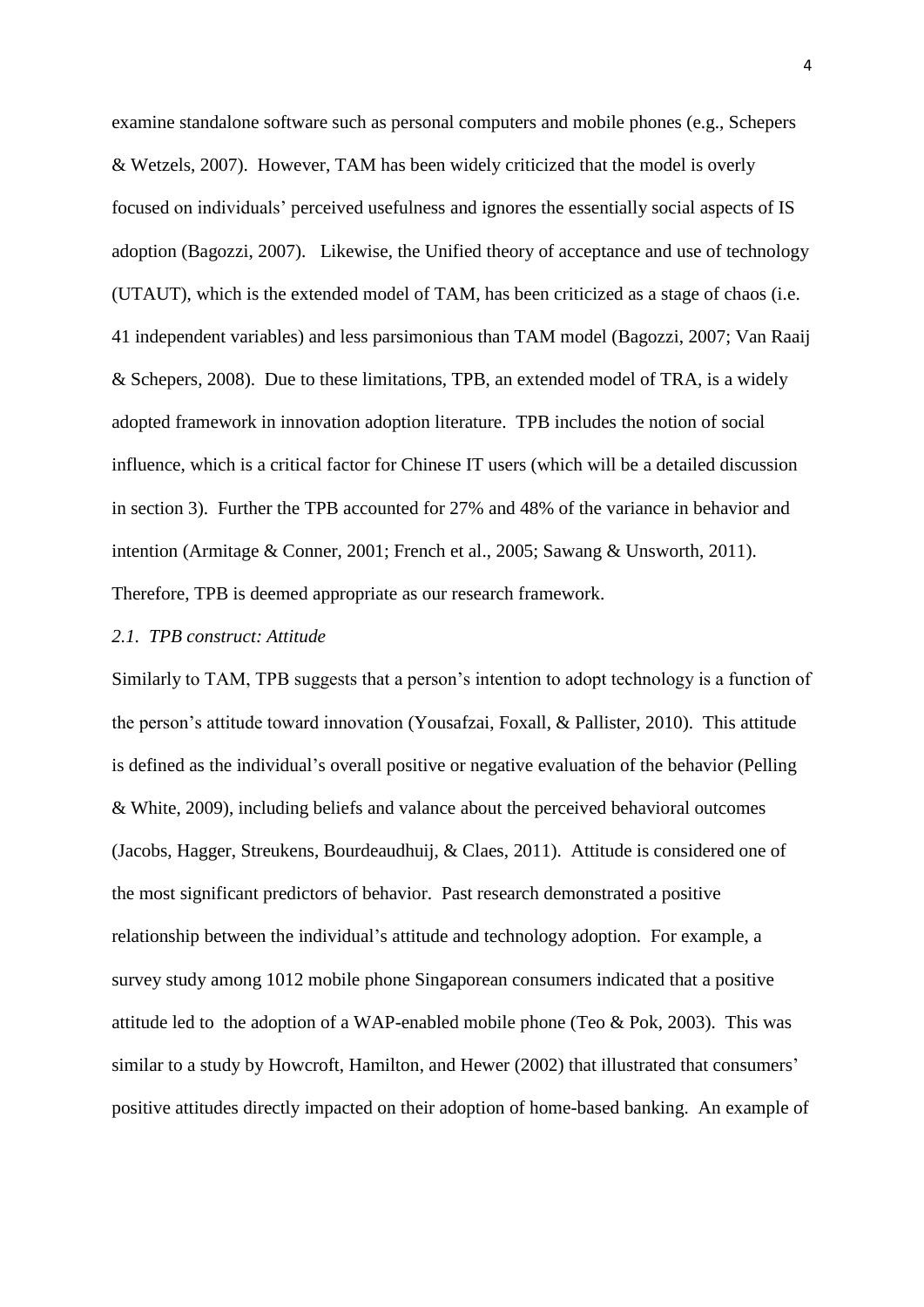attitude question is "Using [technology name] is a good idea." In line with previous literature, we hypothesize that:

*Hypothesis 1: Individual attitudes toward a technology will positively influence the adoption intent.*

#### *2.2. TPB Construct: Perceived behavioral control*

The second TPB's construct, Perceived Behavioral Control (PBC) is defined as a person's intention to adopt new technology based on the extent to which the person believes that he or she has control over personal or external factors that may facilitate or restrain the behavioral performance (Ajzen, 1991). PBC could also be explained as a person's perception of how easy or how difficult it would be to carry out the behavior of interest (Ajzen, 1991; Pelling & White, 2009). Taylor and Todd (1995) concluded that self-efficacy, resource facilitating conditions, and technology facilitating conditions were the determinants of the PBC construct. Several studies that applied TPB to prediction intentions have consistently suggested that PBC positively impacts the intention to adopt new technology. For example, perceived control (defined as level of controllability and self-efficacy) was the second most salient predictor (after attitude) of e-commerce adoption among internet users (Pavlou & Fygenson, 2006). An example of perceived behavioral control question is "I possess the knowledge necessary to use [technology name]." Hence, we hypothesize that: *Hypothesis 2: Individual perceived behavior control toward a technology will positively influence adoption intent.*

#### *2.3. TPB Construct: Subjective norm*

When technology is relatively new, individuals may have insufficient knowledge or information to form their feelings toward the new technology. Therefore, behavioral intention can be influenced greatly by the opinions expressed by significant others (Thompson, Higgins, & Howell, 1994). Social influence is defined as the degree to which an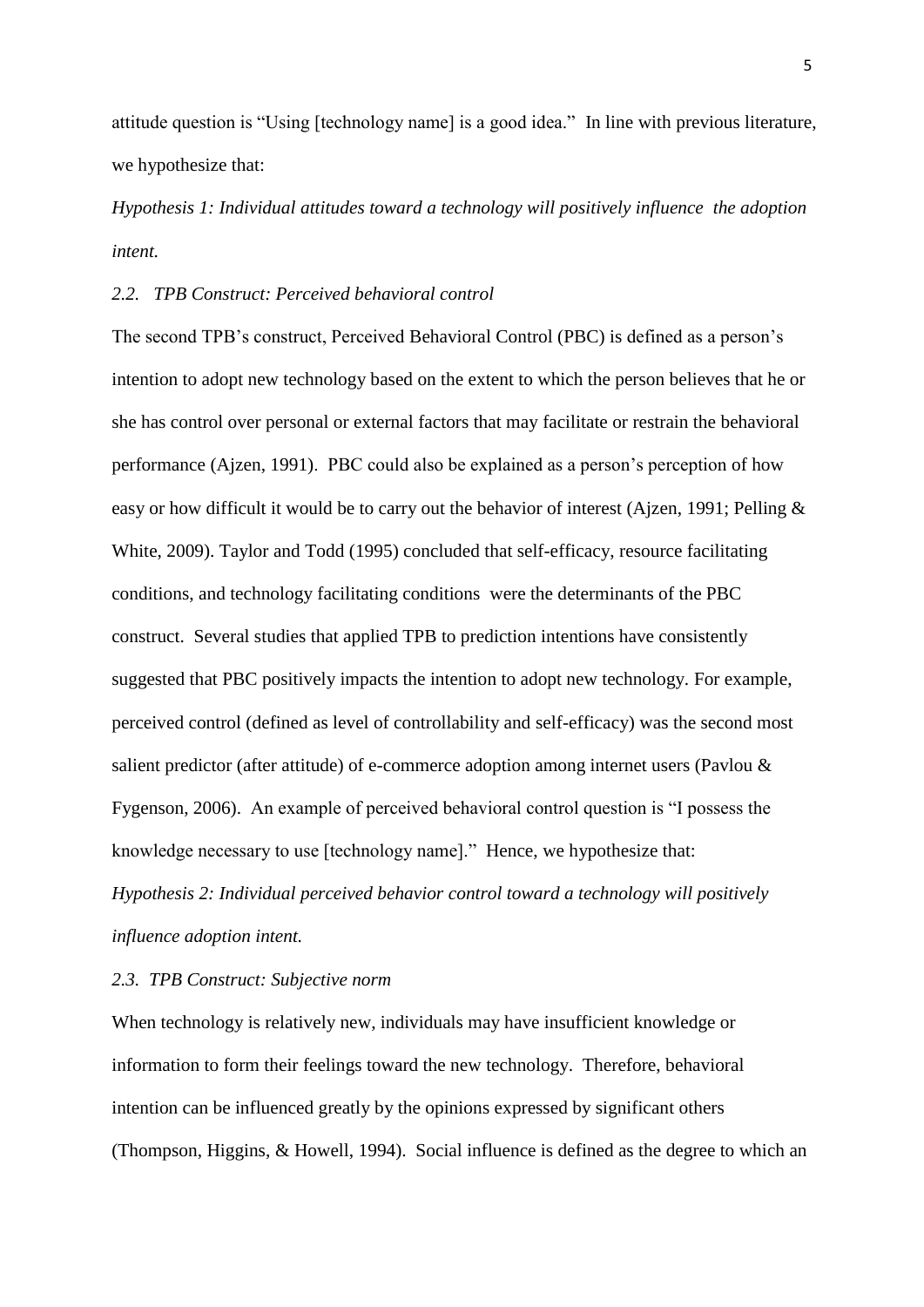individual perceives that important others believe he or she should use the new system (Venkatesh, Morris, Davis, & Davis, 2003). In technology adoption literature, social norms very much explain new media adoption (Webster & Trevino, 1995). For example, a quasiexperiment of 70 US manufacturing employees indicated that peers influenced individual media choice. Studies by Hung , Ku, and Chang (2003) and Kleijnen, Wetzels, and de Ruyter (2004) also supported the positive influence of social norms on mobile service adoption. Individuals can be influenced by social norms, peers, and their significant others. An example of subjective norm question is "My [name of significant other, e.g. supervisor] thinks I should use [technology name]." In line with previous studies, we hypothesize that: *Hypothesis 3: Individuals' perceptions of subjective norms will positively influence adoption intent.*

However, some of the studies included subjective norm in their models but did not find a significant prediction (direct effect) of subjective norm on adoption intention (e.g. Chau & Hu, 2002; Lewis, Agarwal, & Sambamurthy, 2003). Nonetheless, these studies only examined the direct effect of subjective norm. We expect that subjective norm or social influence perhaps buffers the impact of attitude/perceived behavioral on adoption intent, especially in our Chinese sample. The next section (section 3) will discuss the potential buffering effect of subjective norm/social influence on Chinese IT users.

#### **3. Social influence and Chinese IT users**

Individuals with collectivistic values possess more collective-self cognition, compared to persons with individualistic values (Trafimow, Triandis, & Goto, 1991). Chinese people tend to focus on the goals of the group to which one belongs, attention to fitting in with others, and appreciation of commonalities with others (Bagozzi, Wong, Abe, & Bergami, 2000). Especially for young Chinese individuals, such as university students, social influence has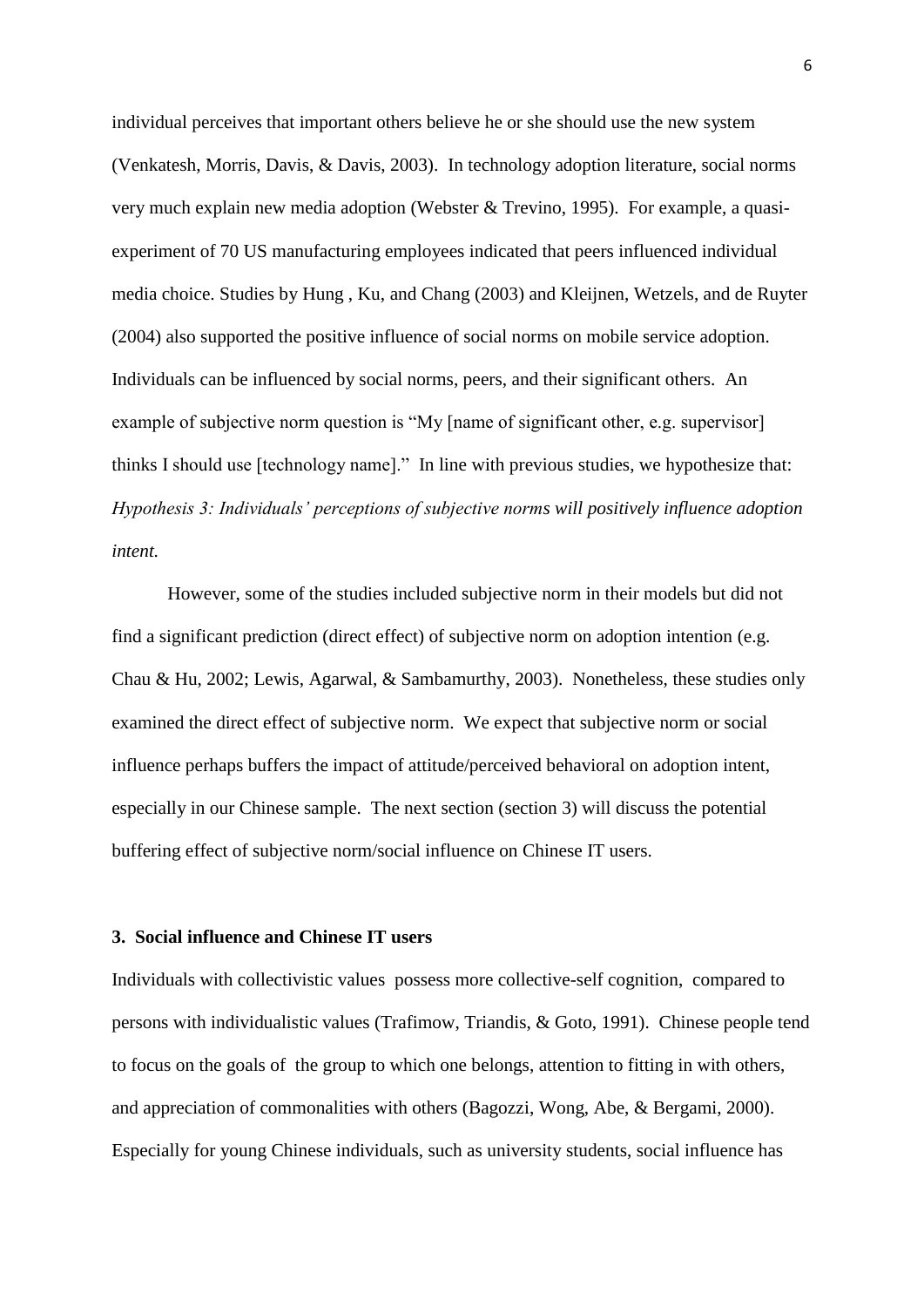become a significant factor driving their adoptive behavior as with online gaming (Hsu & Lu, 2004), mobile banking (Luarn & Lin, 2005) and social networking (Hsu & Lin, 2008).

Based on social identity theory, individuals are motivated to achieve and maintain positive concepts of themselves (Brown, 2000). Thus, individuals adopt a new learning technology in order to comply with group norms or to enhance their image within the group (Bock, Zmud, Kim, & Lee, 2005). Social norms play stronger behavioral roles in collectivistic societies. China is a primarily collectivistic society, with emphasis on the group and on authority. The Chinese culture is derived from Confucian thinking, which emphasizes harmony and individual responsibility to groups (Triandis, 1995).Thus, most Chinese individuals avoid separating or disconnecting from the group (Markus & Kitayama, 1994).

The important virtue in China is to maintain balance and harmony with the group (Fan, 2000). While social norms can be experienced as social pressure on one's behavior, in China social norms are not pressure to conform but rather a deliberation to conform in the sense of being connected to others (Suh, Diener, Oishi, & Triandis, 1998). This concept is also akin to social compliance, which refers to conformity to social and normative reference group influence (Escalas & Bettman, 2003). The collective values can influence individuals' needs to identify with others or to enhance their image by showing a willingness to conform to others' expectations regarding the use of a technology. For instance, Park, Yang, and Lehto (2007) examined mobile technology adoption among Chinese users. They found that social influence is the strongest influential factor on attitude and adoption intent. Park et al.'s study shed important light on social influence and attitude. Social influence can be viewed as acquisitive self-presentation to try to avoid disapproval from others (Arkin, 1981).

Relevant to our research context, we argue that when individuals perceive low levels of control over a new technology, high levels of social influence can buffer the relationship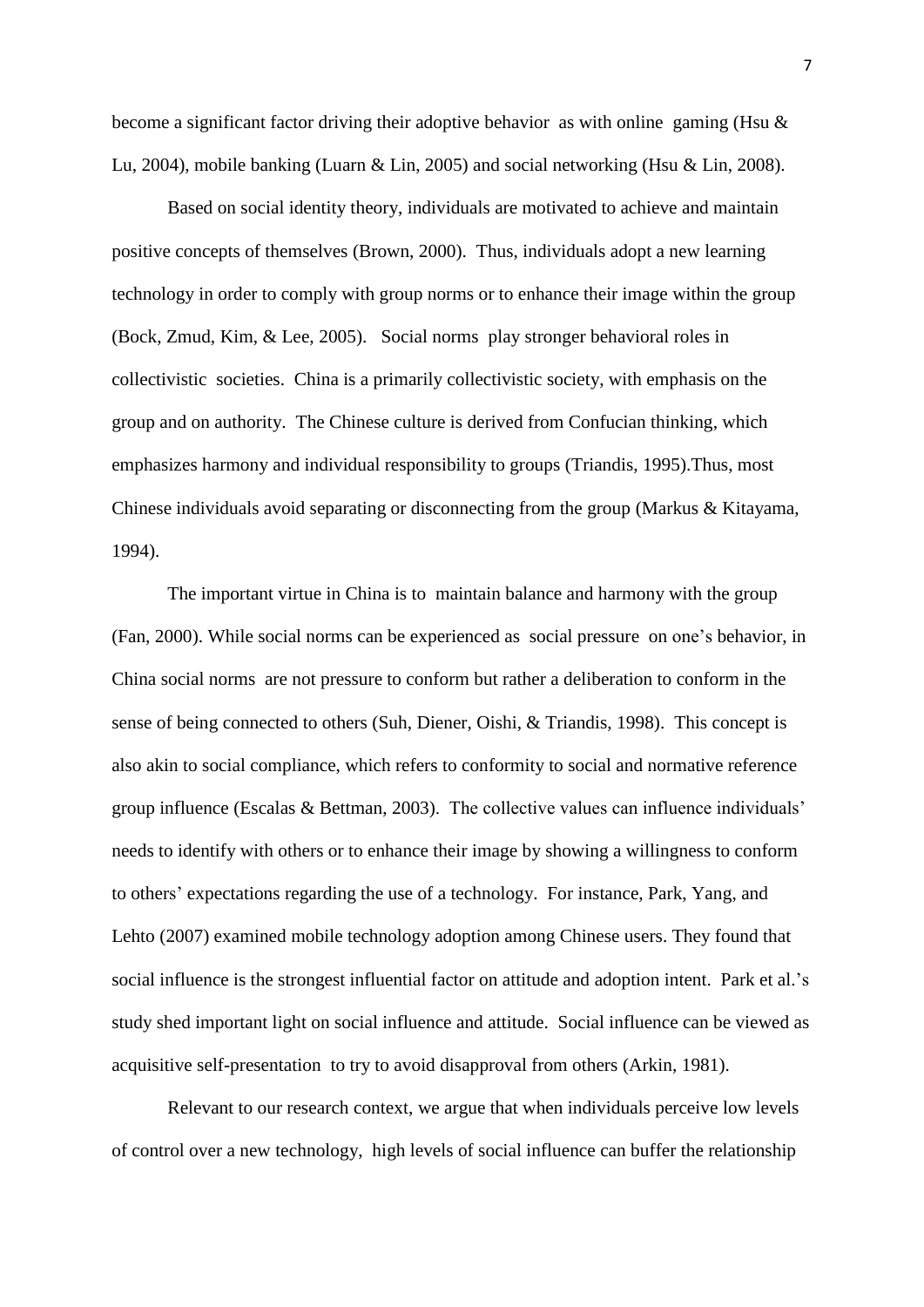between low levels of perceived control and adoption intent. As we discussed previously, the need for self-presentation behavior among collectivistic individuals such as the Chinese is intended to maximize the approval and minimize the disapproval of both one's contemporaries and one's reference groups (Heine, Takata, & Lehman, 2000). Thus, individuals' low perceived control over a new technology can be overcome by the need for social approval. We further argue that the role of social influence will play a role above and beyond the role of perceived control among Chinese users. The young Chinese generation is somewhat different from their traditional parents' generations as they are more open-minded and eager to learn (Schewe & Meredith, 2004). Thus, this young generation tries to conform to others' expectations regarding new technology adoption and thus are not afraid to try a new technology, even though they may not be fully confident with their technology controllability (Escalas & Bettman, 2003).

In line with our justification, the role of social influence can then also influence the relationship between attitude and adoption intent, similarly to perceived controllability and adoption intent. According to self-control theory (Geertz, 1975; Singelis & Brown, 1995), in the Chinese culture, individuals view themselves as interdependent with significant others. Thus, individuals are motivated to find a way to fit in with relevant others, to become part of various interpersonal relationships (Markus & Kitayama, 1991). As a result, individuals' attitudes and needs are assigned as secondary and interdependent others' opinions and needs are primary. For example, Chinese people tend to act primarily in line with the anticipated expectations of others and social norms, rather than their internal wishes (Yang, 1981) . Chinese virtue (*jen-ai)* especially emphasizes maintaining balance and harmony with the group (Fan, 2000). Therefore, personal attitudes can be moderated by social influence, in the Chinese users' context. We thus expect that with a low positive attitude toward a new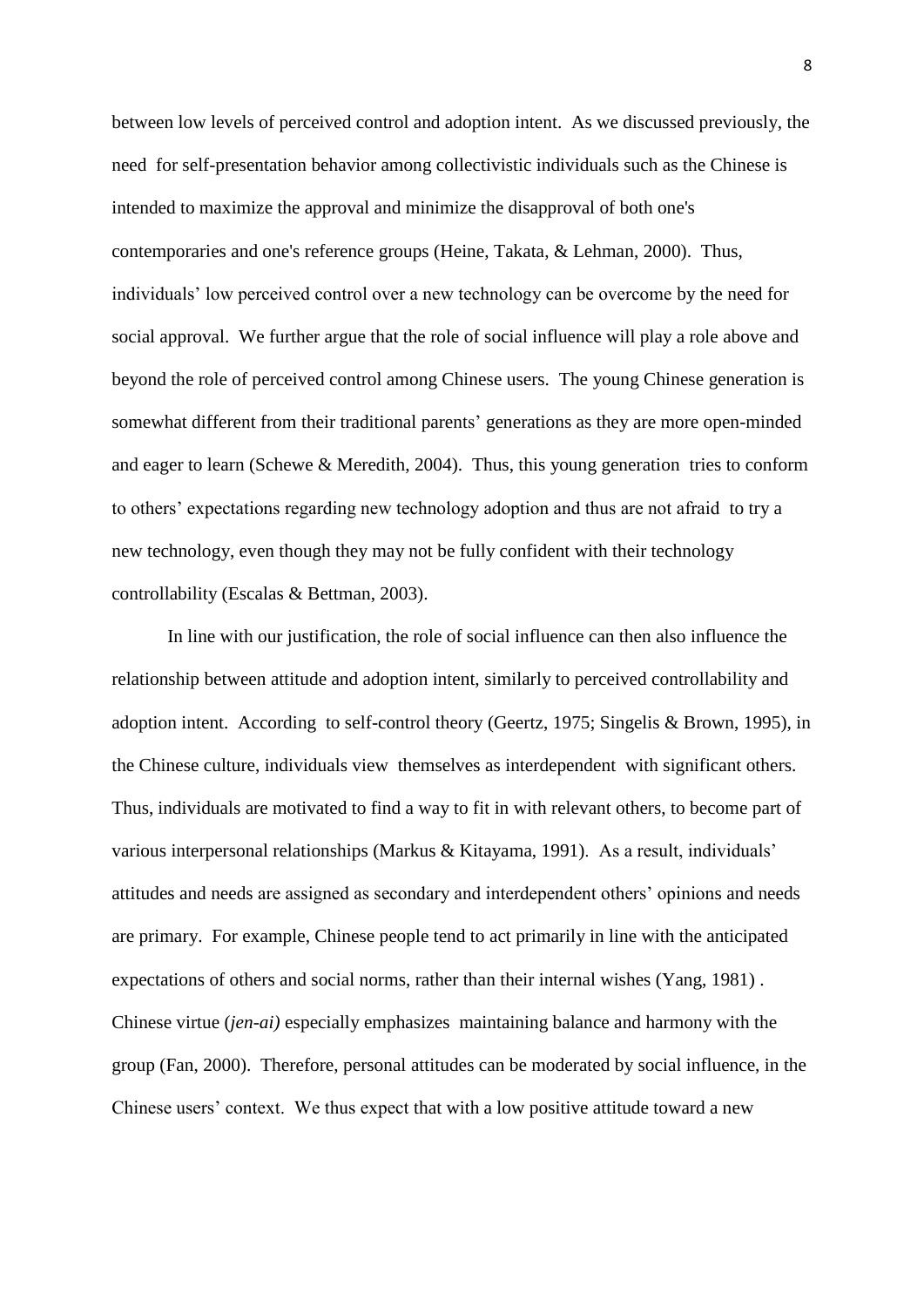technology, high levels of social influence will enhance the relationship between that attitude and adoption intent.

Chinese has a very unique culture and social context. Our study thus aims to elaborate the role of social influence, which plays a major role among Chinese consumers. Therefore, we argue that, in the Chinese context, social norms will not only have a direct impact on behavioral intention, but also strong social norms will buffer the relationships between attitude, perceived control, and behavioral intention as well. Our study thus aims to examine the proposed model as in Figure 1.

*Hypothesis 4: The positive effects of attitude and adoption intent would be more marked when individuals perceive high levels of subjective norm.*

*Hypothesis 5: The positive effects of perceived behavioral control and adoption intent would be more marked when individuals perceive high levels of subjective norm.*

Insert Figure 1 here

#### **4. Method**

To test the research model, we gathered data from students' voluntary usage of the Blackboard course management system at a Chinese university. Data were collected through a questionnaire approximately three months after the introduction of the system to ensure the users had adequate experience of the system. We collected 132 useful respondents' data after excluding the surveys due to missing data. The questions for measuring the constructs (see appendix), including attitude, perceived behavioral control, subjective norm, and intention to adopt/continue use, were adapted from previously-validated studies and modified to fit the research context for the Blackboard system (e.g., Taylor & Todd, 1995; Venkatesh, Morris, Gordon, & Davis, 2003). Previous literature suggests that gender and age may affect users' behavioral intentions towards the information system (Venkatesh et al.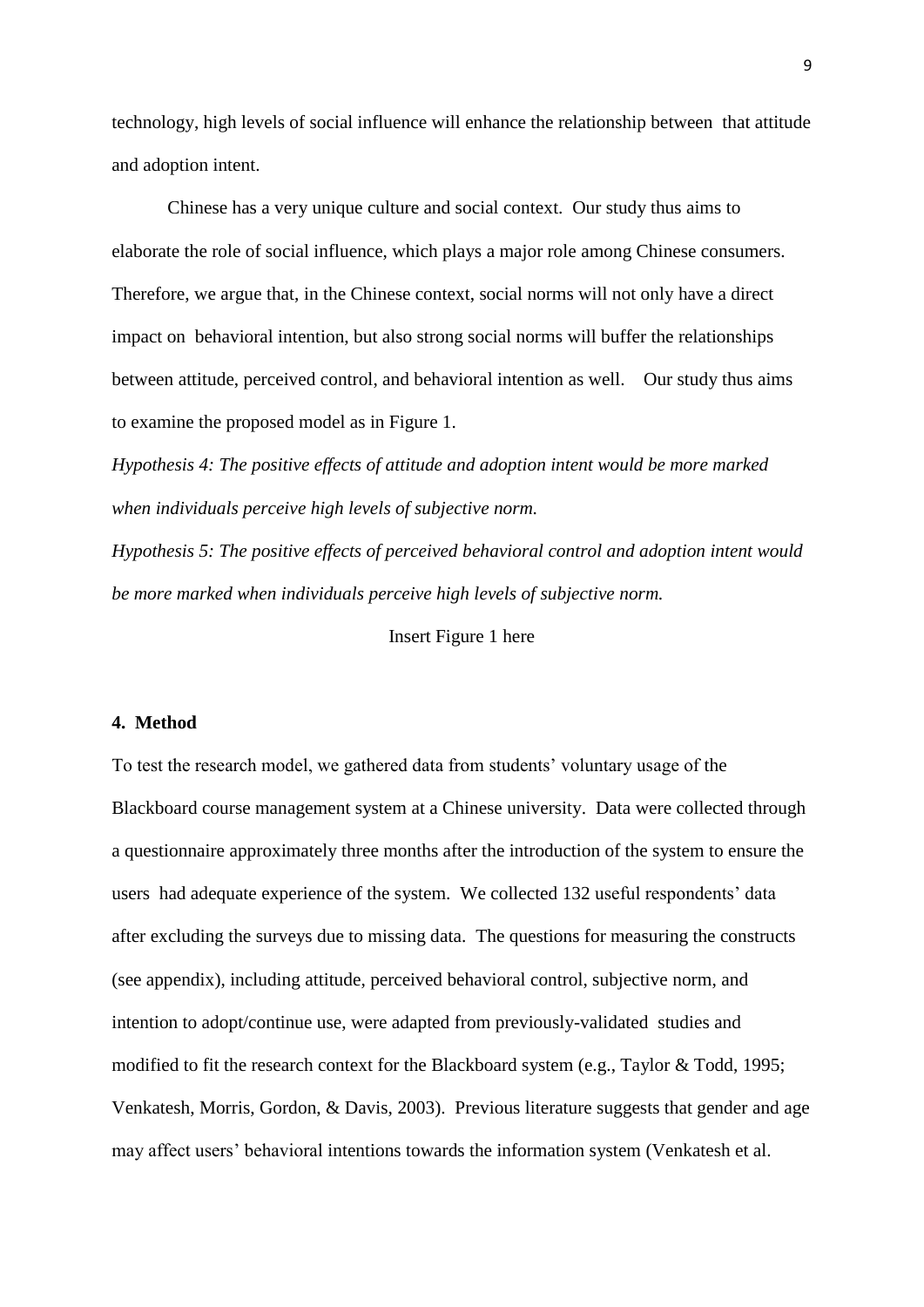2003). Besides, since non-adopters and adopters belong to the same context, we set up a dichotomous variable named UserType to indicate whether the respondent was an adopter (1) or a non-adopter (0). Hence, we considered gender, age, and UserType as control variables in our research model.

#### **5. Data analysis and results**

#### *5.1. Reliability and validity*

Descriptive statistics, correlations, and reliability coefficients for focal variables of this study are displayed in Table 1. The mean and standard deviation were calculated based on the average of the respective three items for all multi-item constructs. Then Cronbach's alpha was used to assess for reliability (Cronbach, 1951). The results indicated that the Cronbach's alpha value of all constructs was higher than 0.70, shown in Table 1, suggesting adequate reliability (Nunnally, 1978).

## Insert Table 1 here

We further conducted confirmatory factor analysis to test the composite reliability, convergent validity, and discriminant validity of the measurement model. All of our hypothesized constructs were modeled as reflective measures of their respective indicators. The four-factor model fitted the data well ( $\chi$ 2 = 78.89, df = 48, NFI = 0.96, NNFI = 0.98, CFI  $= 0.98$ , RMSEA  $= 0.070$ , SRMR=0.078). As shown in Table 1, each of our four scales had composite reliability exceeding 0.70, assuring adequate reliability for our measurement scales.

For convergent validity, all item loadings were significant and larger than 0.5. Furthermore, from principal diagonal elements of Table 1, we can see that the square root of AVE values exceeded 0.71 for all constructs, i.e., their average variance extracted (AVE)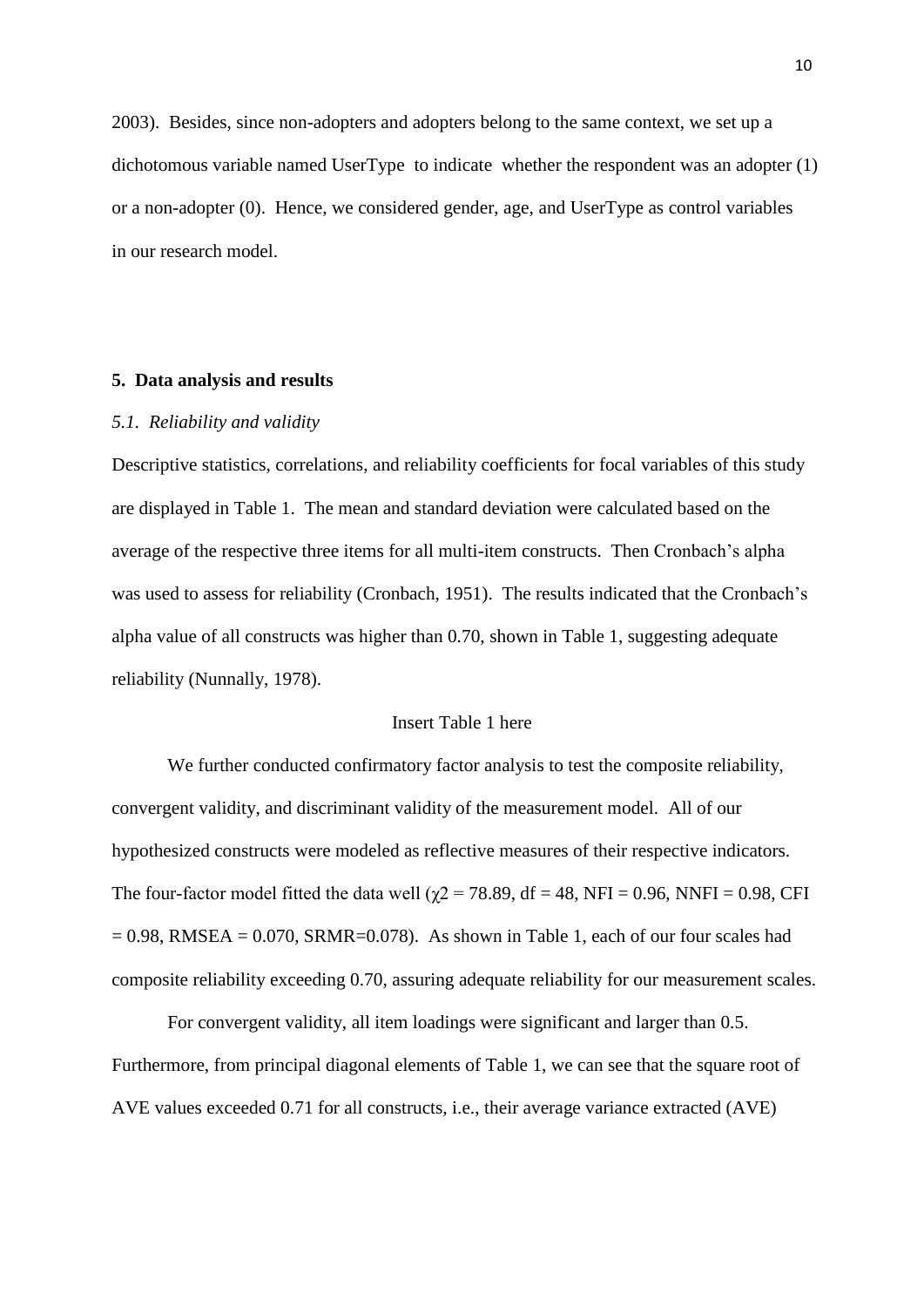values exceeded 0.50. Hence, each of our measurement scales showed strong evidence for convergent validity (Fornell & Larcker, 1981).

Discriminant validity between constructs was assessed following Fornell and Larcker's (1981) recommendation that the square root of AVE for each construct should exceed the bivariate correlations between that construct and all other constructs. The interconstruct correlation matrix in Table 1 shows that the principal diagonal elements (square roots of AVE) exceeded all of the non-diagonal elements in that same row or column (bivariate correlations), demonstrating that the discriminant validity of all scales was adequate. Our preliminary analyses suggested adequate reliability, convergent validity, and discriminant validity.

## *5.2. Hypotheses testing*

After ascertaining that the constructs could meet parametric requirements of the regression test, the hypotheses were tested using moderated multiple regression analysis as the established method for testing the interaction effects (Kankanhalli, Tan, & Wei, 2005). In moderated multiple regression, we controlled for possible confounding effects at Step 1. Then we tested the main effect of the predictors (i.e. attitude, subjective norm, and perceived behavioral control) on dependent variables after controlling for the influence of confounding variables at Step 2. Next, the two-way interaction terms between attitude x subjective norm, perceived behavioral control x subjective norm, and attitude x perceived behavioral control were entered at Step 3. Interaction terms were computed by multiplying two independent constructs. To alleviate possible collinearity problems, the values of independent constructs were centered before computing the interaction terms (Aiken & West, 1991).

A summary of our data analysis results is shown in Table 2. The third step in the regression equations explained 61.8% of the variance in adoption intent  $(F(9,122) = 21.945)$ ,  $p < .001$ ). Table 2 (Step 2) demonstrated that attitude: Hypothesis 1 ( $\beta = 0.223$ ,  $t = 3.172$ , *p*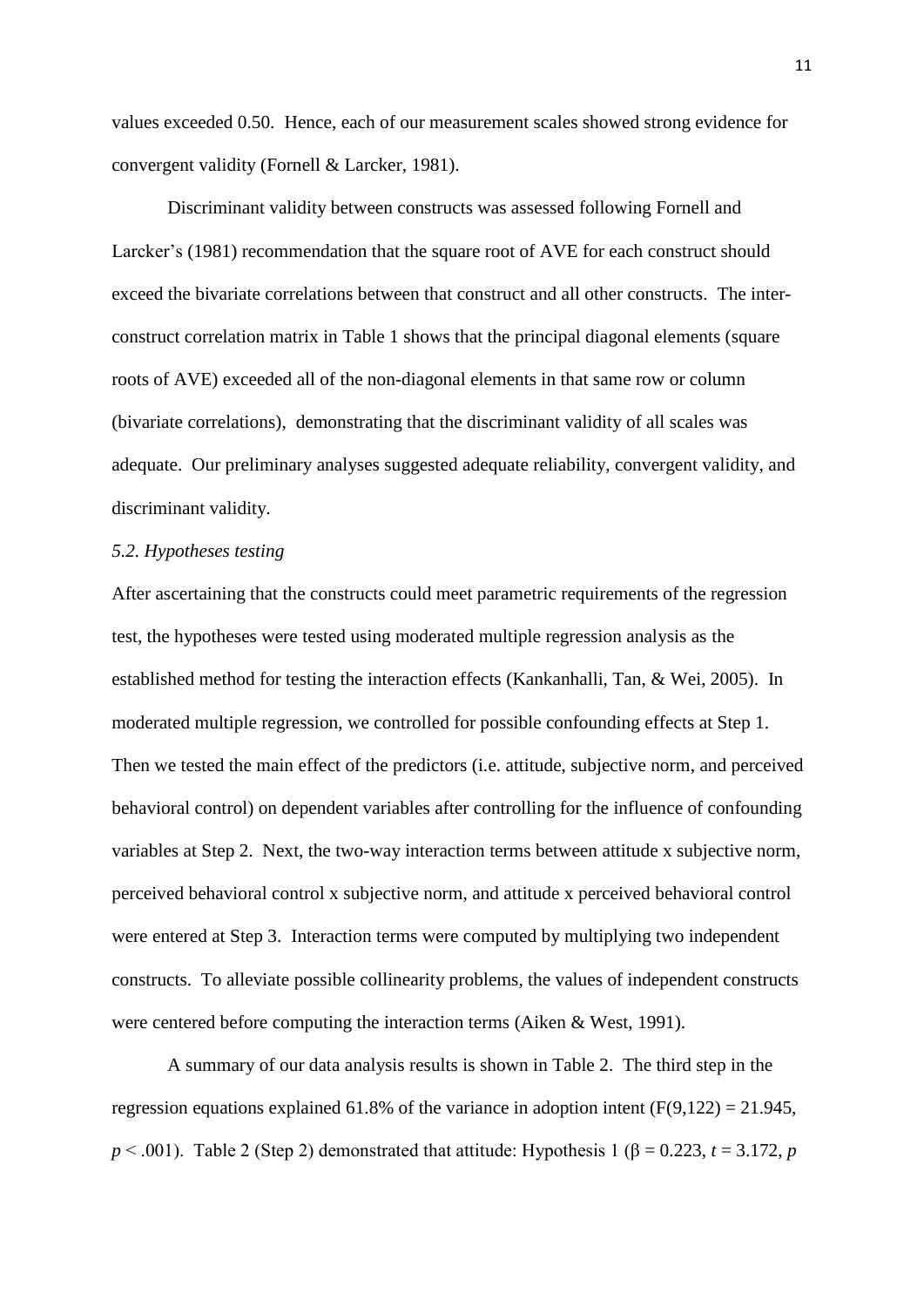$<$  0.01), and subjective norm: Hypothesis 3 ( $\beta$  = 0.546,  $t$  = 7.152,  $p$  < 0.01), but not for perceived behavioral control: Hypothesis 2 (β = 0.009, t = 0.135, *ns*), significantly influenced adoption intent.

## Insert Table 2 here

Entry of the two-way interaction terms at Step 3 revealed a significant two-way interaction between perceived behavioral control and subjective norm: Hypothesis 5 (β =  $-0.179$ ,  $t = 2.374$ ,  $p < .05$ ), but not for attitude and subjective norm: Hypothesis 4 ( $\beta = -0.036$ ,  $t = -0.550$ , *ns*), on adoption intent. We also included the test of an interaction between attitude and perceived behavioral control as our ad hoc analysis. Although we do not hypothesize this relationship, we found a significant interaction between attitude and perceived behavioral control on adoption intent (β = -0.136, *t* = -1.994, *p* < .05). These interactions were plotted at one standard deviation above and below the mean (Aiken & West, 1991) as shown in Figures 2 and 3.

## Insert Figure 2 here

#### Insert Figure 3 here

Visual inspection of Figure 2 shows that high levels of subjective norm were associated with higher adoption intent than those with perceived low levels of subjective norm, regardless of the level of perceived behavioral control. As shown in the figure, while there was a significant positive relationship between perceived behavioral control and intention to adopt/continue as high subjective norm, there was an insignificant negative relationship at low subjective norm. Simple slope analyses revealed that when subjective norm was high, the impact of perceived behavioral control on the intention to adopt/continue was significantly positive (slope =  $0.305$ , t =  $3.193$ , p <  $0.01$ ), and when subjective norm was low, the impact of perceived behavioral control on the intention to adopt/continue was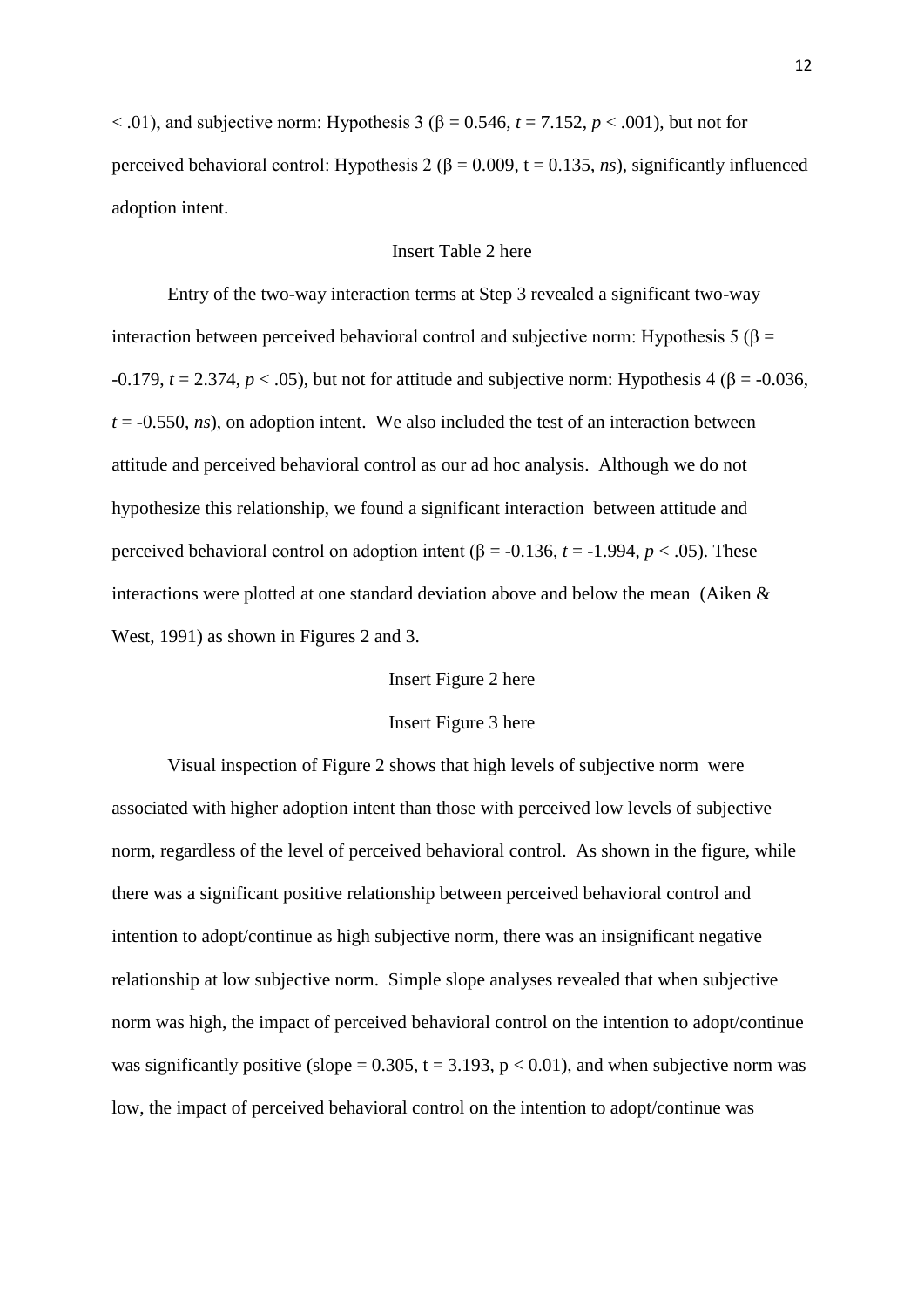significantly positive (slope =  $-0.127$ , t =  $-0.987$ , n.s.). Hence, our hypothesis 5 was supported.

## **6. Discussion**

Our paper aimed to extend our knowledge of the main effects of attitude, subjective norm, and perceived control over the individual's technology adoption. While past research mainly treated these three variables as being in parallel relationships, we found a moderating role for subjective norm on technology attitude and perceived control on adoption intent. Given the cultural context, collectivistic individuals give a priority to "in-group" relationships, such as the extended family and familiar acquaintances (Franke,Hofstede, & Bond, 1991). To maintain these relationships, collectivistic individuals tend to go along with the group's trend. As a result, we found that subjective norm was the strongest predictor of adoption intent among Chinese users. Our finding was also supported by previous IS literature such as Chiasson and Lovato's (2001) and Morris and Venkatesh's (2000) works. These authors illustrated that individuals were strongly influenced by subjective norm.

Perceived behavioral control correlated to adoption intent but was a non-significant predictor in our sample. The weak role of perceived behavioral control has also been found in other disciplines such as health sciences and social psychology as well as in IS literature. For example Godin, Valois, and Lepage (1993) concluded that perceived behavioral control did not impact on physical exercise behavior. Nonetheless, our results extend this knowledge by illustrating the interaction between perceived behavioral control and subjective norm. When individuals, who feel less control over the technology, are convinced that technology adoption can be personally rewarding (especially through the sense of group belonging and group harmony), they are more likely to adopt it voluntarily (Lee & Allaway, 2002).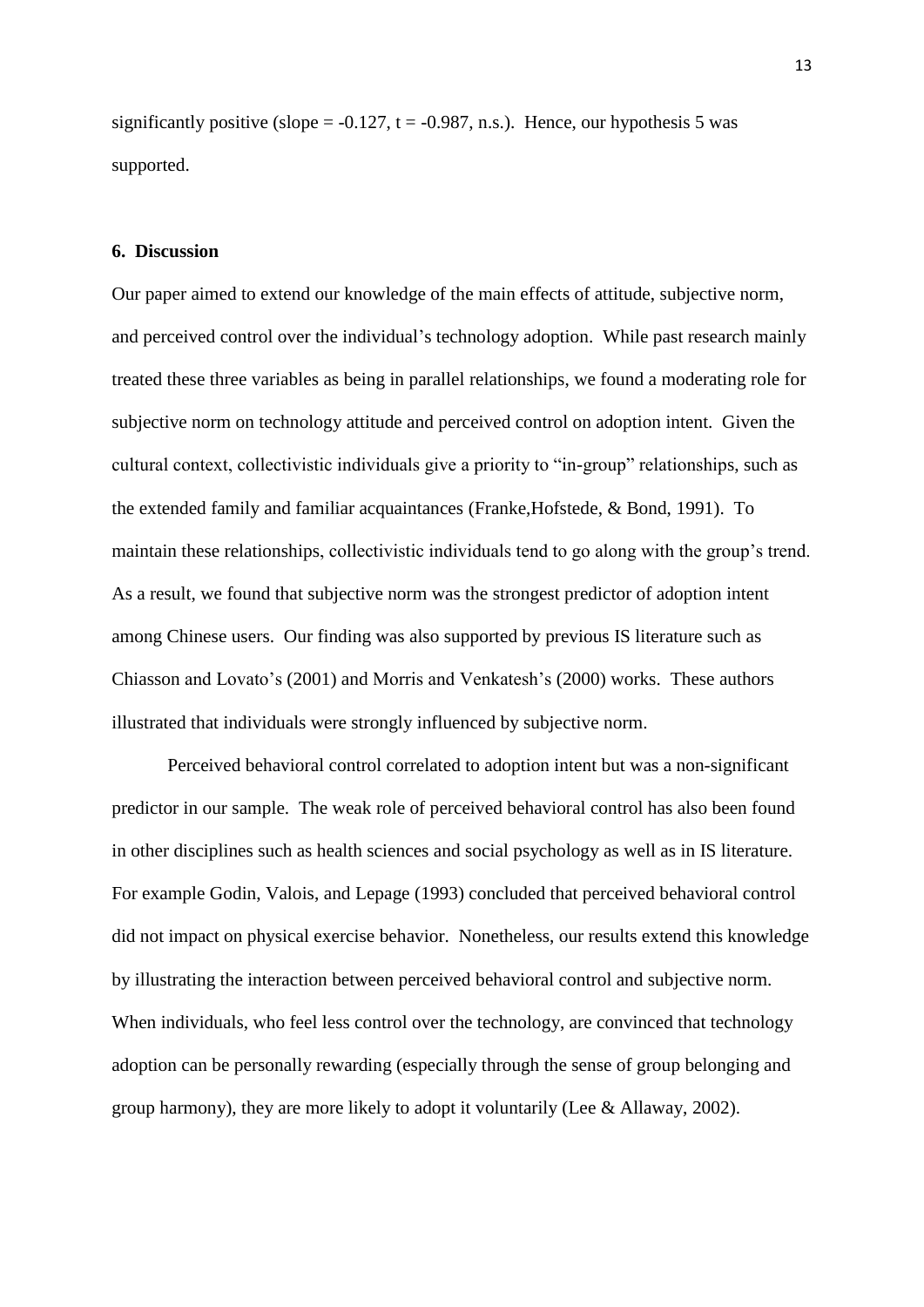Likewise, Venkatesh and colleagues (2003) also found that facilitating conditions were found to be non-significant predictors of IT adoption.

Our study found main effect of attitude and subjective norm significantly predicted adoption intent. Drawing from IS and social science literatures, attitude has been the strongest predictor for behavioral adoption among others (i.e., subjective norm and perceived behavioral control) (Armitage & Conner, 2001; Cooke & French, 2008). Attitude can be viewed as either affective or cognitive (Crites, Fabrigar, & Petty, 1994). The affective attitude defines how much the person likes the object of thought, while the cognitive attitude (which was used in our study) captures an individual's specific beliefs related to the object (Yang & Yoo, 2004). Unlike previous Western bases studies that noted attitude as the strongest predictor, our study, which employed Chinese IT users, found that subjective norm is the strongest predictor for adoption intent. This means among Chinese IT users, they are more concerned about other people's opinion, which is aligned with the traditional Chinese face value. The action of adopting innovations ahead of peers could be perceived by the Chinese consumer as a means to gain face or to increase their social status (Zhu & He, 2002). As a result, subjective norm appears to be the strongest predictor of adoption intent in our study.

It is important to evaluate our study in light of its limitations. First, our sample consisted of college students. Therefore, no organizational setting is considered in our data set. However, we expect this problem to be minimal since previous studies that used student samples yielded results similar to those that used organizational employees (Bhattacherjee & Premkumar, 2004). Second, attitude and perception may change over time. Our study aims to explore the moderating role of subjective norm, thus cross-sectional design is deemed to be sufficient. Nonetheless, future research can replicate our model using longitudinal design to examine the attitudinal changes over time.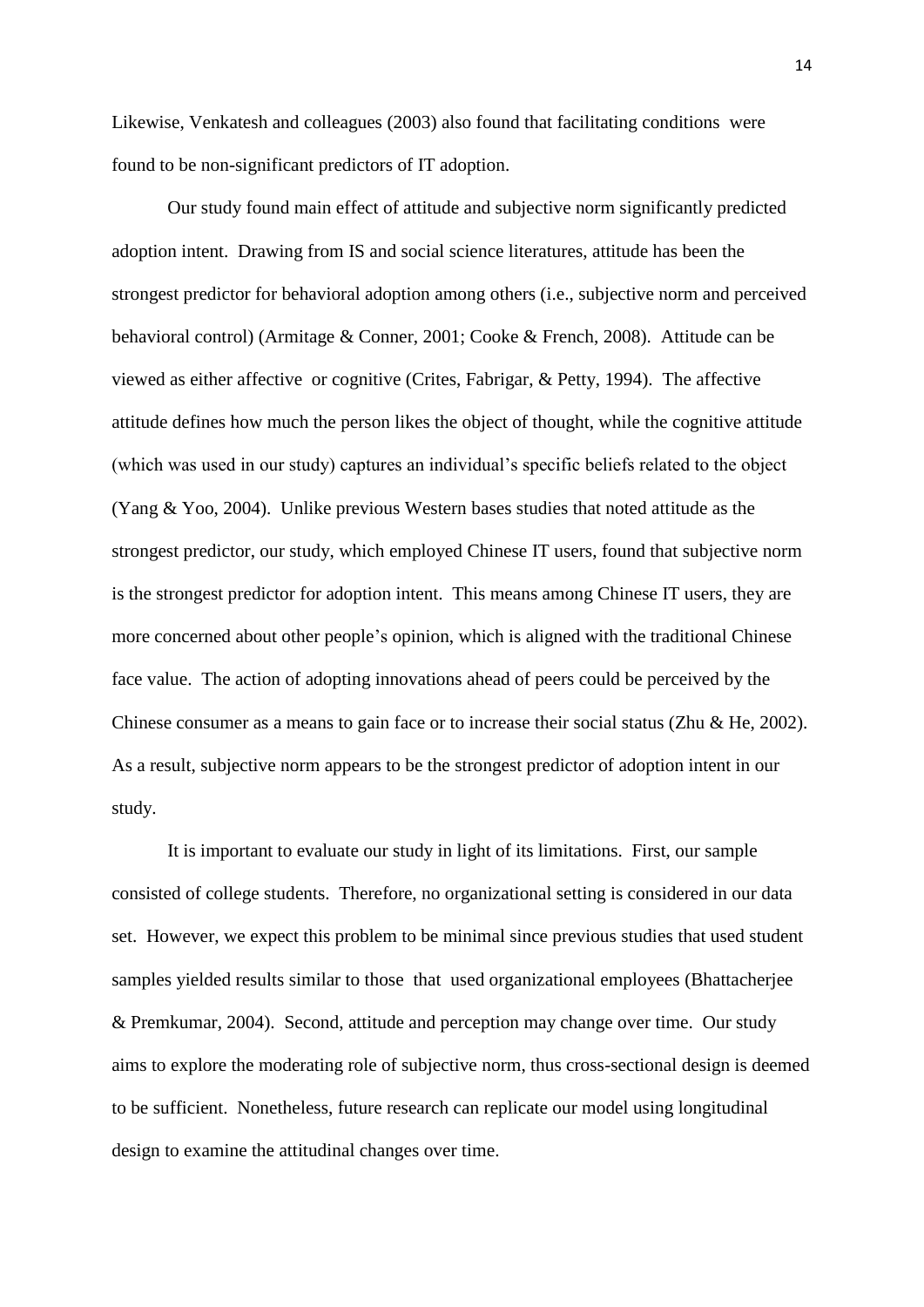## **7. Conclusion**

Our findings have important practical implications for promoting IT adoption in collectivistic societies. Our study has provided some preliminary evidence demonstrating the important role of social norms among Chinese adopters. This is an important factor in designing a campaign to promote technology adoption in a specific context as social norm is deemed to be the most influential factor for collectivistic society such as China. Chinese IT users see technology adoption as a social status gain and social status loss avoidance. To promote the adoption rate among Chinese users, we should position the technology in ways that can provide their potential users with positive experiences. This is because Chinese users are heavily influenced by interpersonal social network (e.g. peers, supervisors, family, media etc). Therefore, 'word of mouth' can affect their adoption decisions and Chinese users may follow others to take up innovations. Future research can further examine and unpack the role of social media and social networks on adoption decision among Chinese users, especially for the young user group, such as Generation Y.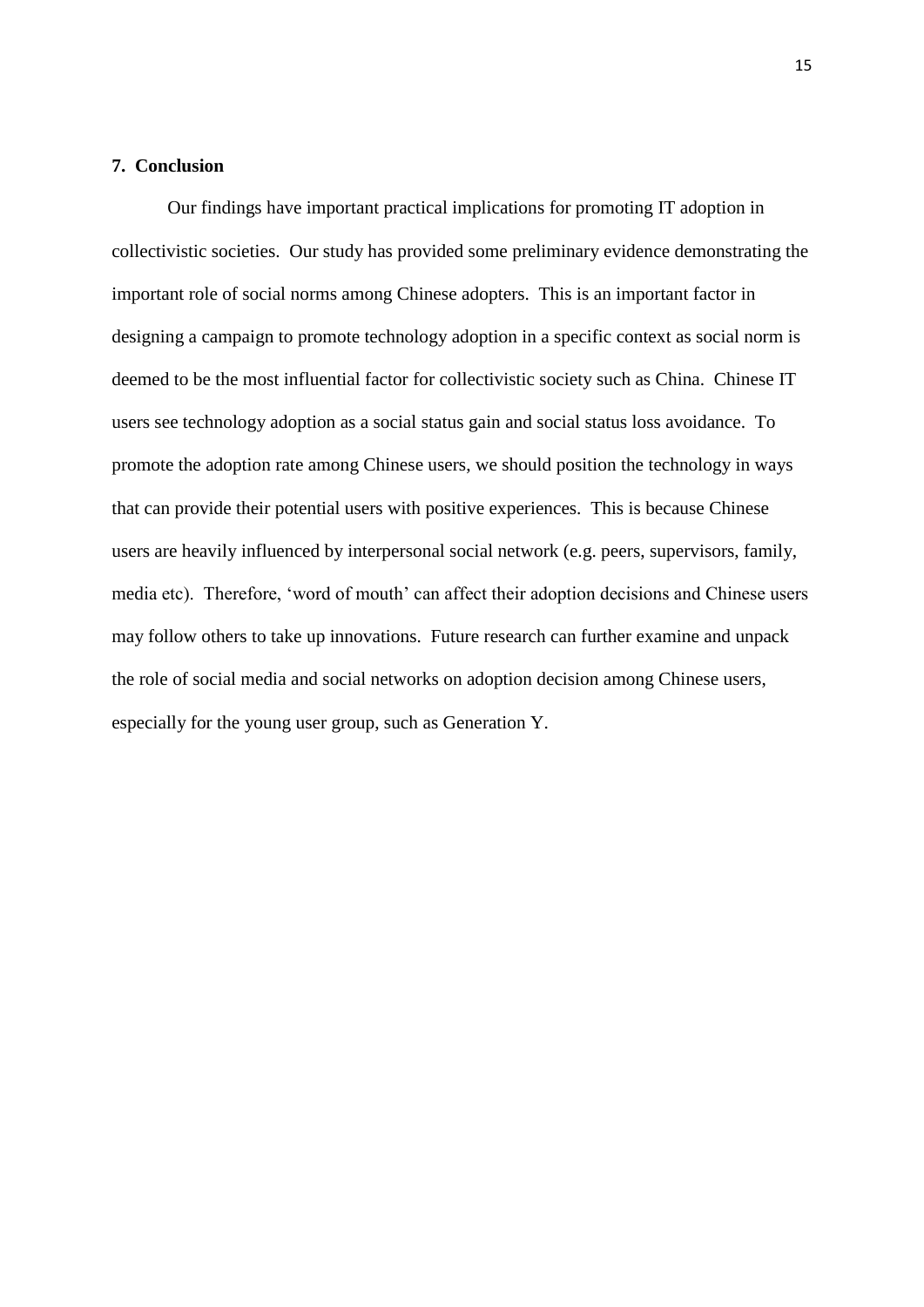#### **References**

- Aiken, L. S., & West, S. G. (1991). *Multiple regression: Testing and interpreting interactions*. Sage.
- Ajzen, I. (1991). The theory of planned behavior. *Organizational behavior and human decision processes, 50*(2), 179–211.
- Arkin, P. (1981). Self-presentation styles. In J. T. Tedschi (Ed.), *In Impression Management Theory and Social Psychological Research.* New York: Academic Press.
- Armitage, C. J., & Conner, M. (2001). Efficacy of the theory of planned behaviour: a meta– analytic review. *British journal of social psychology, 40*(4), 471–499.
- Bagozzi, R. P. (2007). The legacy of the technology acceptance model and a proposal for a paradigm shift. *Journal of the association for information systems, 8*(4), 244–254.
- Bagozzi, R. P., Wong, N., Abe, S., & Bergami, M. (2000). Cultural and situational contingencies and the theory of reasoned action: application to fast food restaurant consumption. *Journal of Consumer Psychology, 9*(2), 97–106.
- Benbasat, I., & Barki, H. (2007). Quo vadis, TAM. *Journal of the Association for Information Systems, 8*(4), 211–218.
- Bhattacherjee, A., & Premkumar, G. (2004). Understanding changes in belief and attitude toward information technology usage: a theoretical model and longitudinal test. *MIS quarterly, 28*(2), 229–254.
- Bock, G.-W., Zmud, R. W., Kim, Y.-G., & Lee, J.-N. (2005). Behavioral intention formation in knowledge sharing: examining the roles of extrinsic motivators, socialpsychological forces, and organizational climate. *MIS quarterly, 29*(1), 87–111.
- Brown, R. (2000). Social identity theory: past achievements, current problems and future challenges. *European Journal of Social Psychology, 30*(6), 745–778.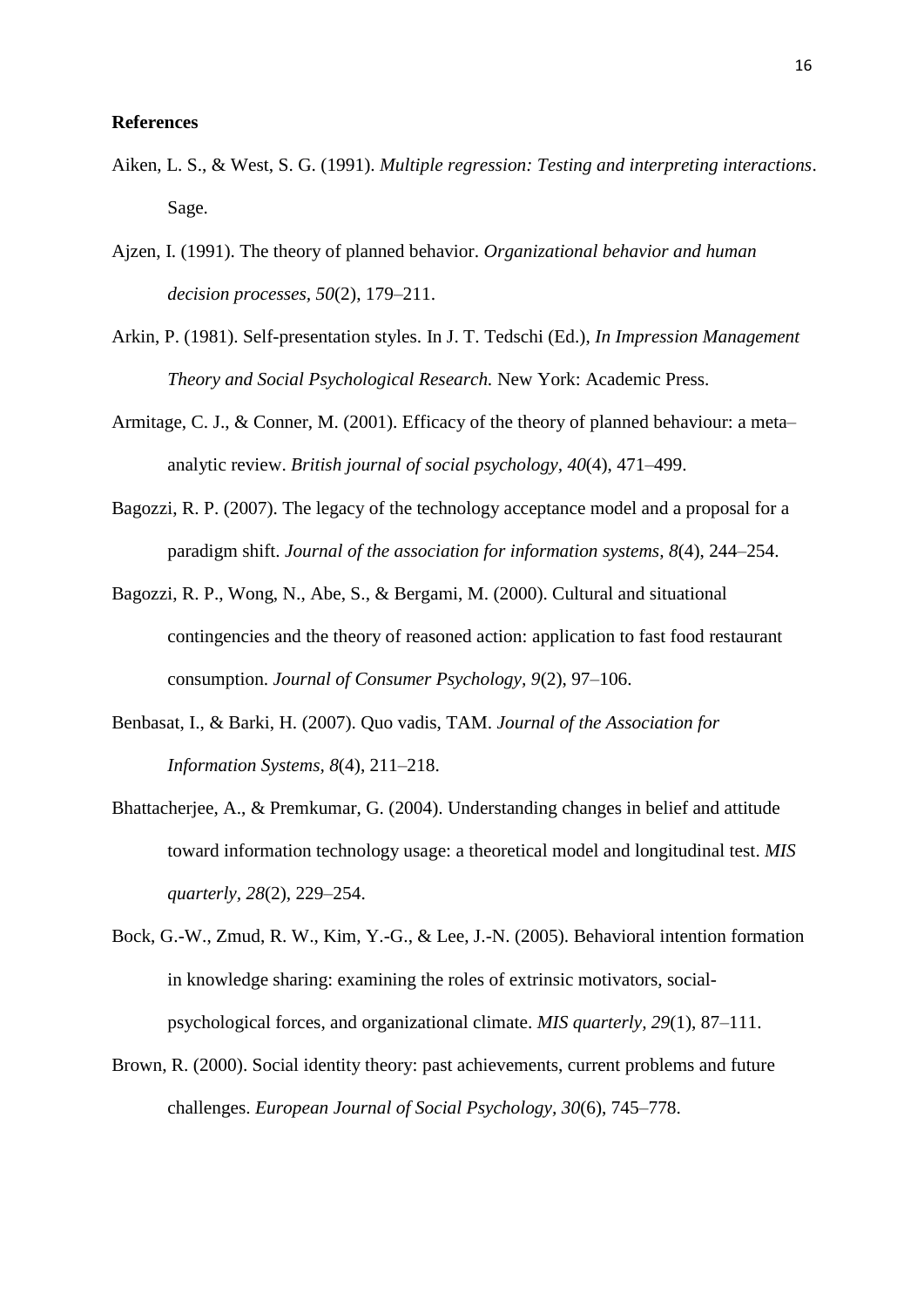- Brown, S. A., & Venkatesh, V. (2005). Model of adoption of technology in households: a baseline model test and extension incorporating household life cycle. *MIS quarterly*, 399–426.
- Chau, P. Y., & Hu, P. J.-H. (2002). Investigating healthcare professionals' decisions to accept telemedicine technology: an empirical test of competing theories. *Information & Management, 39*(4), 297–311.
- Chiasson, M. W., & Lovato, C. Y. (2001). Factors influencing the formation of a user's perceptions and use of a DSS software innovation. *ACM SIGMIS Database, 32*(3), 16–35.
- Cooke, R., & French, D. P. (2008). How well do the theory of reasoned action and theory of planned behaviour predict intentions and attendance at screening programmes? A meta-analysis. *Psychology and Health, 23*(7), 745–765.
- Crites, S. L., Fabrigar, L. R., & Petty, R. E. (1994). Measuring the affective and cognitive properties of attitudes: conceptual and methodological issues. *Personality and Social Psychology Bulletin, 20*(6), 619–634.
- Cronbach, L. J. (1951). Coefficient alpha and the internal structure of tests. *Psychometrika, 16*(3), 297–334.
- Davis, F. D. (1989). Perceived usefulness, perceived ease of use, and user acceptance of information technology. *MIS quarterly*, 319–340.
- Escalas, J. E., & Bettman, J. R. (2003). You are what they eat: the influence of reference groups on consumers' connections to brands. *Journal of Consumer Psychology, 13*(3), 339–348.
- Fan, Y. (2000). A classification of Chinese culture. *Cross Cultural Management: An International Journal, 7*(2), 3–10.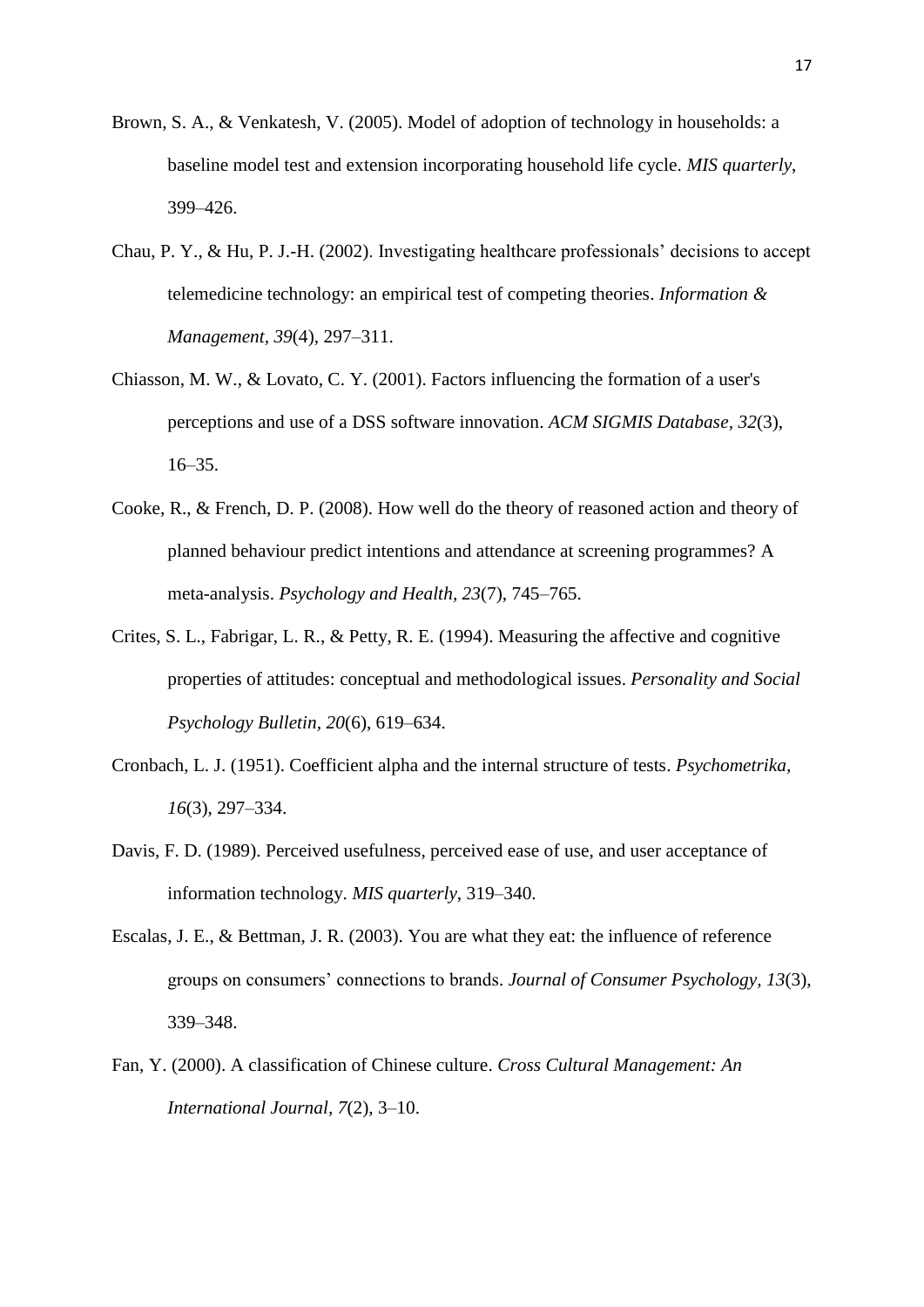- Fishbein, M., & Ajzen, I. (1975). *Belief, attitude, intention and behavior: an introduction to theory and research*. Reading, MA: Addison-Wesley.
- Fornell, C., & Larcker, D. F. (1981). Evaluating structural equation models with unobservable variables and measurement error. *Journal of Marketing Research, 18*(1), 39–50.
- Franke, R. H., Hofstede, G., & Bond, M. H. (1991). Cultural roots of economic performance: a research noteA. *Strategic management journal, 12*(S1), 165–173.
- French, D. P., Sutton, S., Hennings, S. J., Mitchell, J., Wareham, N. J., Griffin, S., Hardeman, W., & Kinmonth, A. L. (2005). The importance of affective beliefs and attitudes in the theory of planned behavior: predicting intention to increase physical activity. *Journal of Applied Social Psychology, 35*(9), 1824–1848.
- Geertz, C. (1975). On the nature of anthropological understanding: not extraordinary empathy but readily observable symbolic forms enable the anthropologist to grasp the unarticulated concepts that inform the lives and cultures of other peoples. *American Scientist, 63*(1), 47–53.
- Godin, G., Valois, P., & Lepage, L. (1993). The pattern of influence of perceived behavioral control upon exercising behavior: an application of Ajzen's theory of planned behavior. *Journal of Behavioral Medicine, 16*(1), 81–102.
- Heine, S. J., Takata, T., & Lehman, D. R. (2000). Beyond self-presentation: evidence for selfcriticism among Japanese. *Personality and Social Psychology Bulletin, 26*(1), 71–78.
- Howcroft, B., Hamilton, R., & Hewer, P. (2002). Consumer attitude and the usage and adoption of home-based banking in the United Kingdom. *International Journal of Bank Marketing, 20*(3), 111–121.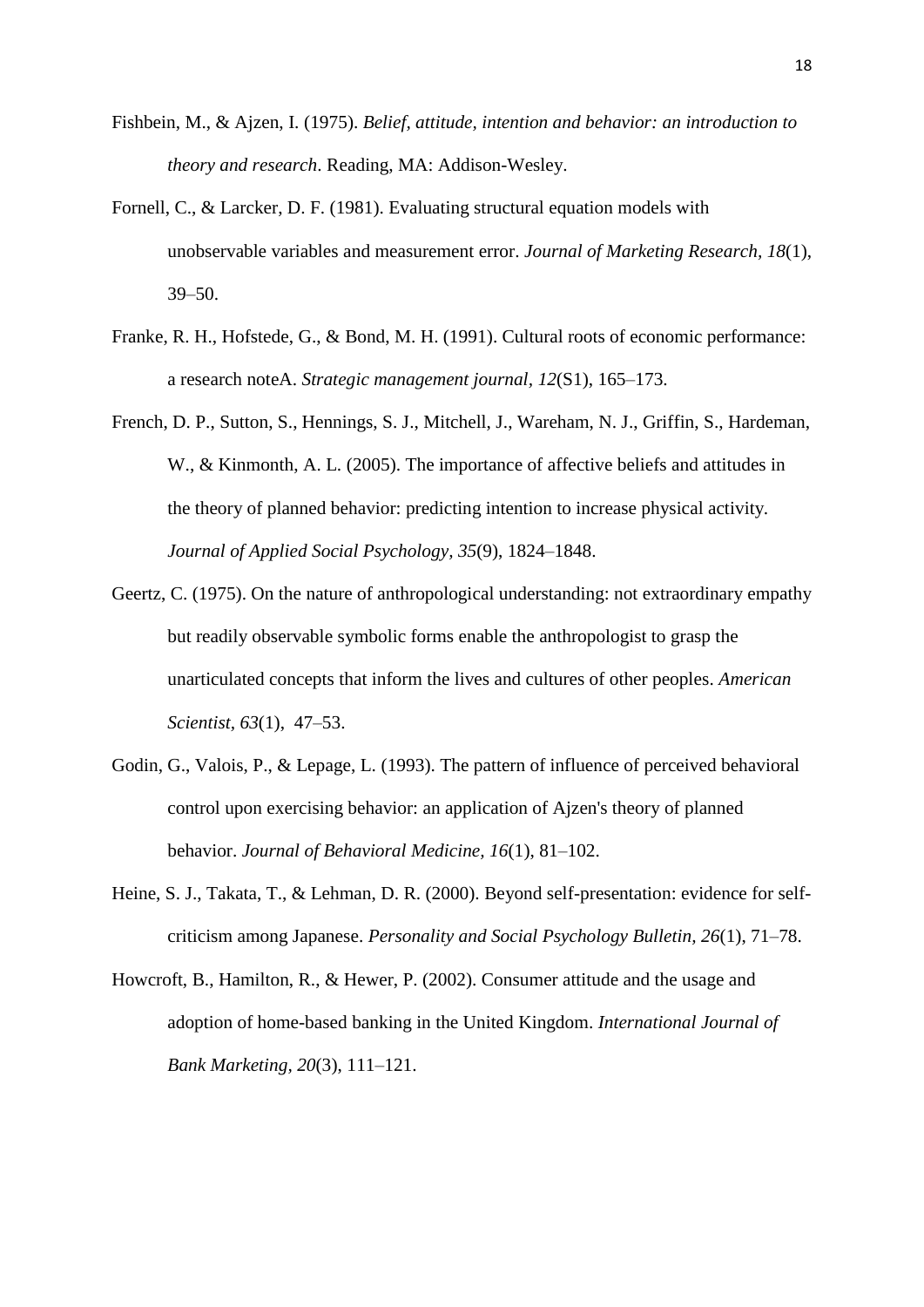- Hsu, C.-L., & Lin, J. C.-C. (2008). Acceptance of blog usage: the roles of technology acceptance, social influence and knowledge sharing motivation. *Information & Management, 45*(1), 65–74.
- Hsu, C.-L., & Lu, H.-P. (2004). Why do people play on-line games? An extended TAM with social influences and flow experience. *Information & Management, 41*(7), 853–868.
- Hung, S.-Y., Ku, C.-Y., & Chang, C.-M. (2003). Critical factors of WAP services adoption: an empirical study. *Electronic Commerce Research and Applications,* 2(1), 42–60.
- Jacobs, N., Hagger, M. S., Streukens, S., De Bourdeaudhuij, I., & Claes, N. (2011). Testing an integrated model of the theory of planned behaviour and self–determination theory for different energy balance–related behaviours and intervention intensities. *British Journal of Health Psychology, 16*(1), 113–134.
- Kankanhalli, A., Tan, B. C., & Wei, K.-K. (2005). Contributing knowledge to electronic knowledge repositories: an empirical investigation. *MIS Quarterly, 29*(1), 113–143.
- Kleijnen, M., Wetzels, M., & de Ruyter, K. (2004). Consumer acceptance of wireless finance. *Journal of Financial Services Marketing, 8*(3), 206–217.
- Kozma, R. B., & Voogt, J. M. (2003). *Technology, innovation and educational change: a global perspective*. ISTE (Interntl Soc Tech Educ).
- Lee, J., & Allaway, A. (2002). Effects of personal control on adoption of self-service technology innovations. *Journal of Services Marketing, 16*(6), 553–572.
- Lee, M.-C. (2009). Factors influencing the adoption of internet banking: an integration of TAM and TPB with perceived risk and perceived benefit. *Electronic Commerce Research and Applications, 8*(3), 130–141.
- Lewis, W., Agarwal, R., & Sambamurthy, V. (2003). Sources of influence on beliefs about information technology use: an empirical study of knowledge workers. *MIS quarterly, 27*(4), 657–678.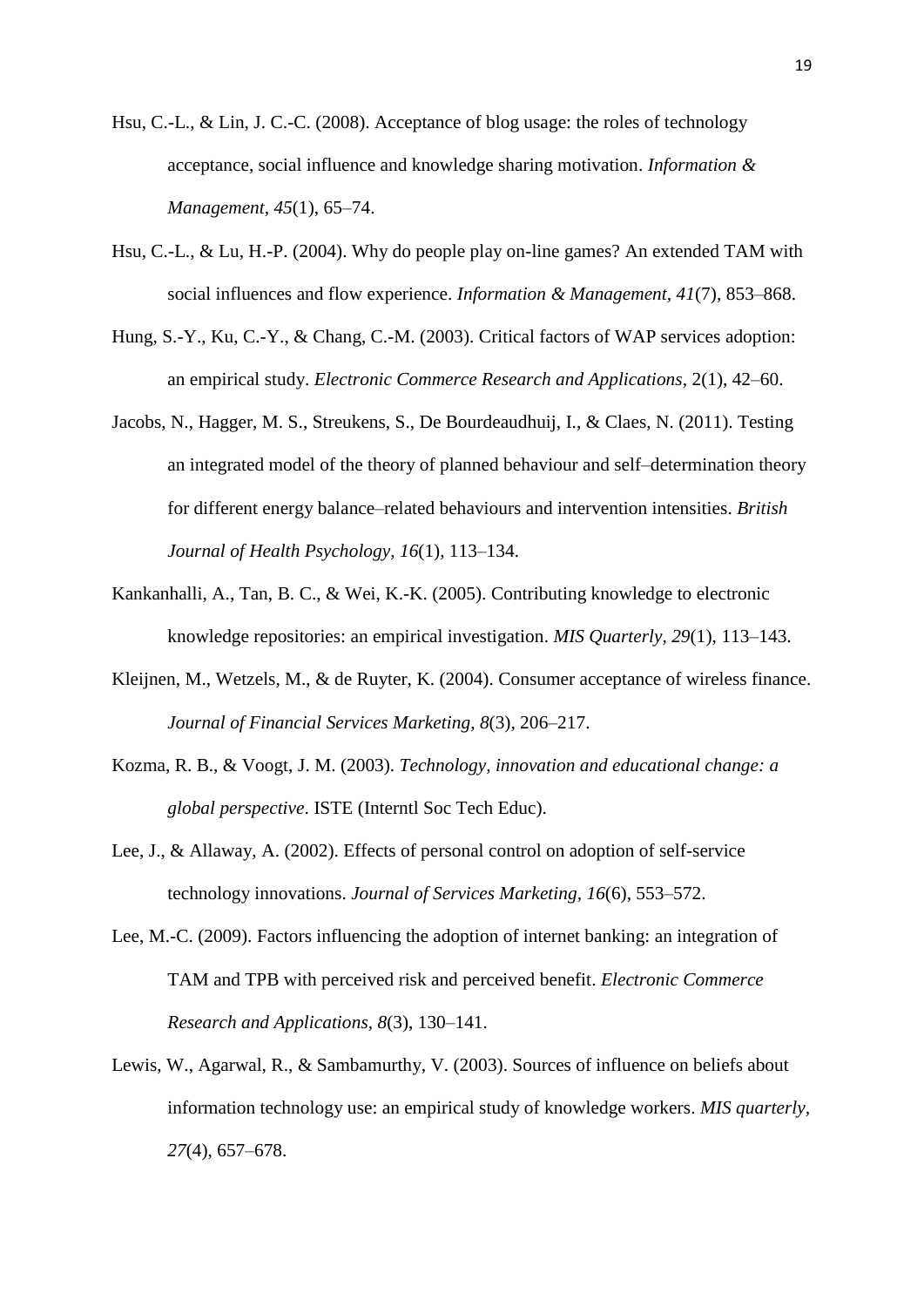- Luarn, P., & Lin, H.-H. (2005). Toward an understanding of the behavioral intention to use mobile banking. *Computers in Human Behavior, 21*(6), 873–891.
- Markus, H. R., & Kitayama, S. (1991). Culture and the self: implications for cognition, emotion, and motivation. *Psychological review, 98*(2), 224–253.
- Markus, H. R., & Kitayama, S. (1994). The cultural construction of self and emotion: implications for social behavior. In S. Kitayama & H. R. Markus, *Emotion and Culture* (pp. 89–130). Baltimore, MD: United Book Press.
- Morris, M. G., & Venkatesh, V. (2000). Age differences in technology adoption decisions: implications for a changing work force. *Personnel psychology, 53*(2), 375–403.
- Nunnally, J. C. (1978). *Psychometric theory*, (2nd ed.). New York: McGraw-Hill.
- Park, J., Yang, S., & Lehto, X. (2007). Adoption of mobile technologies for Chinese consumer. *Journal of Electronic Commerce Research, 8*(3), 196–206.
- Pavlou, P. A., & Fygenson, M. (2006). Understanding and predicting electronic commerce adoption: an extension of the theory of planned behavior. *MIS quarterly*, 115–143.
- Pelling, E. L., & White, K. M. (2009). The theory of planned behavior applied to young people's use of social networking web sites. *CyberPsychology & Behavior, 12*(6), 755–759.
- Qiyun, W. (2007). Evaluation of online courses developed in China. *Asian Journal of Distance Education, 52*(2), 4–12.
- Romiszowski, A. J. (2004). How's the e-learning baby? Factors leading to success or failure of an educational technology innovation. *Educational Technology, 44*(1), 5–27.
- Sawang, S., & Unsworth, K. L. 2011. Why adopt now? Multiple case studies and survey studies comparing small, medium and large firms. *Technovation, 31*(10), 554–559.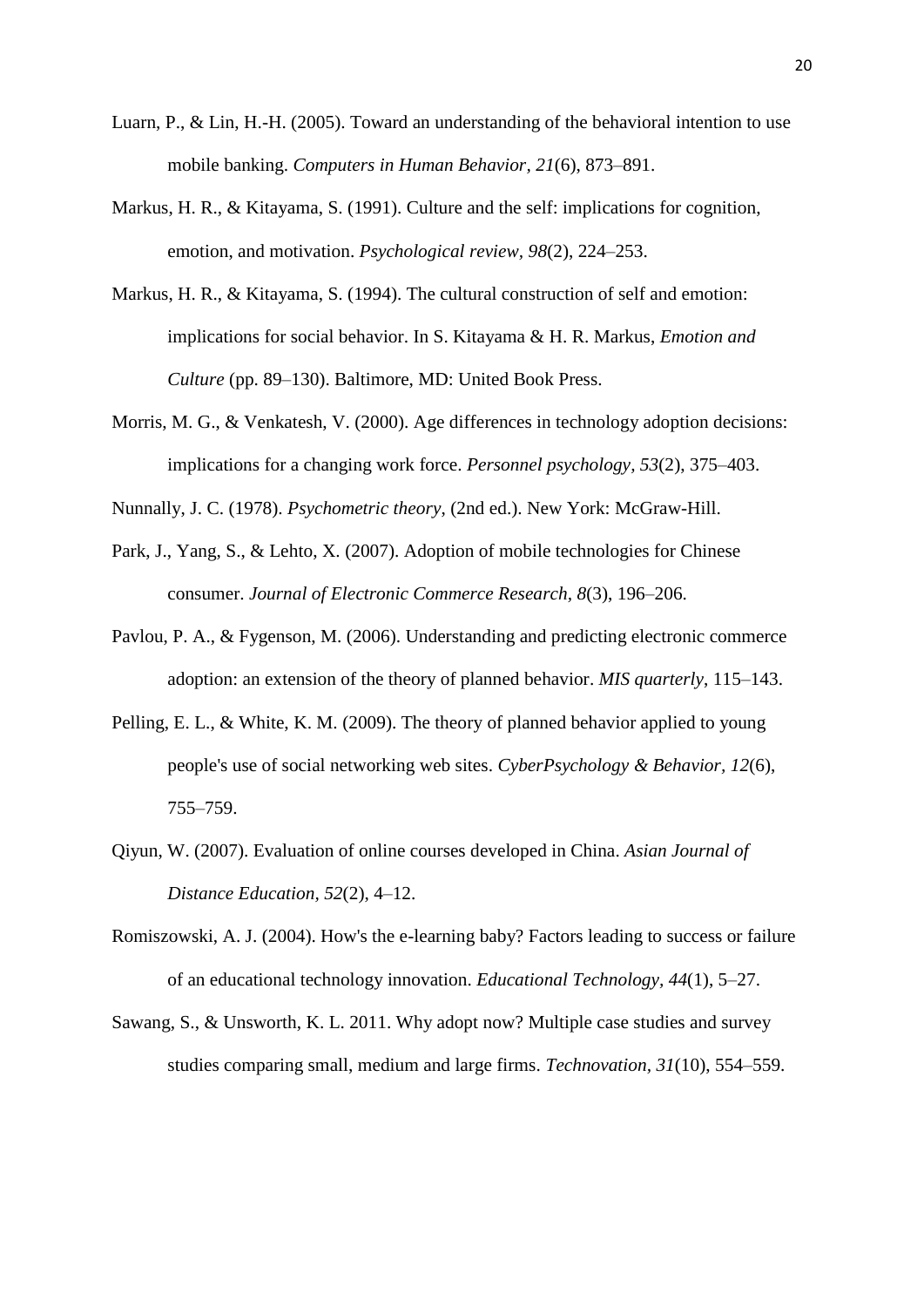- Schepers, J., & Wetzels, M. (2007). A meta-analysis of the technology acceptance model: investigating subjective norm and moderation effects. *Information & Management, 44*(1), 90–103.
- Schewe, C. D., & Meredith, G. (2004). Segmenting global markets by generational cohorts: determining motivations by age. *Journal of consumer behaviour, 4*(1), 51–63.
- Sentosa, I., & Mat, N. (2012). Examining a theory of planned behavior (TPB) and technology acceptance model (TAM) in internet purchasing using structural equation modeling. *Journal of Arts, Science & Commerce, 3*(2), 62–77.
- Singelis, T. M., & Brown, W. J. (1995). Culture, self, and collectivist communication linking culture to individual behavior. *Human Communication Research, 21*(3), 354–389.
- Suh, E., Diener, E., Oishi, S., & Triandis*,* H. C*.* (1998)*.* The shifting basis of life satisfaction judgments across cultures: emotions versus norms. *Journal of Personality and Social Psychology, 74*(2), 482.
- Taylor, S., & Todd, P. A. (1995). Understanding information technology usage: a test of competing models. *Information systems research, 6*(2), 144–176.
- Teo, T. S., & Pok, S. H. (2003). Adoption of WAP-enabled mobile phones among Internet users. *Omega, 31*(6), 483–498.
- Thompson, R. L., Higgins, C. A., & Howell, J. M. (1994). Influence of experience on personal computer utilization: testing a conceptual model. *Journal of Management Information Systems, 11*(1), 167–187.
- Trafimow, D., Triandis, H. C., & Goto, S. G. (1991). Some tests of the distinction between the private self and the collective self. *Journal of personality and social psychology, 60*(5), 649–655.

Triandis, H. C. (1995). *Individualism & collectivism.* Boulder, CO: Westview Press.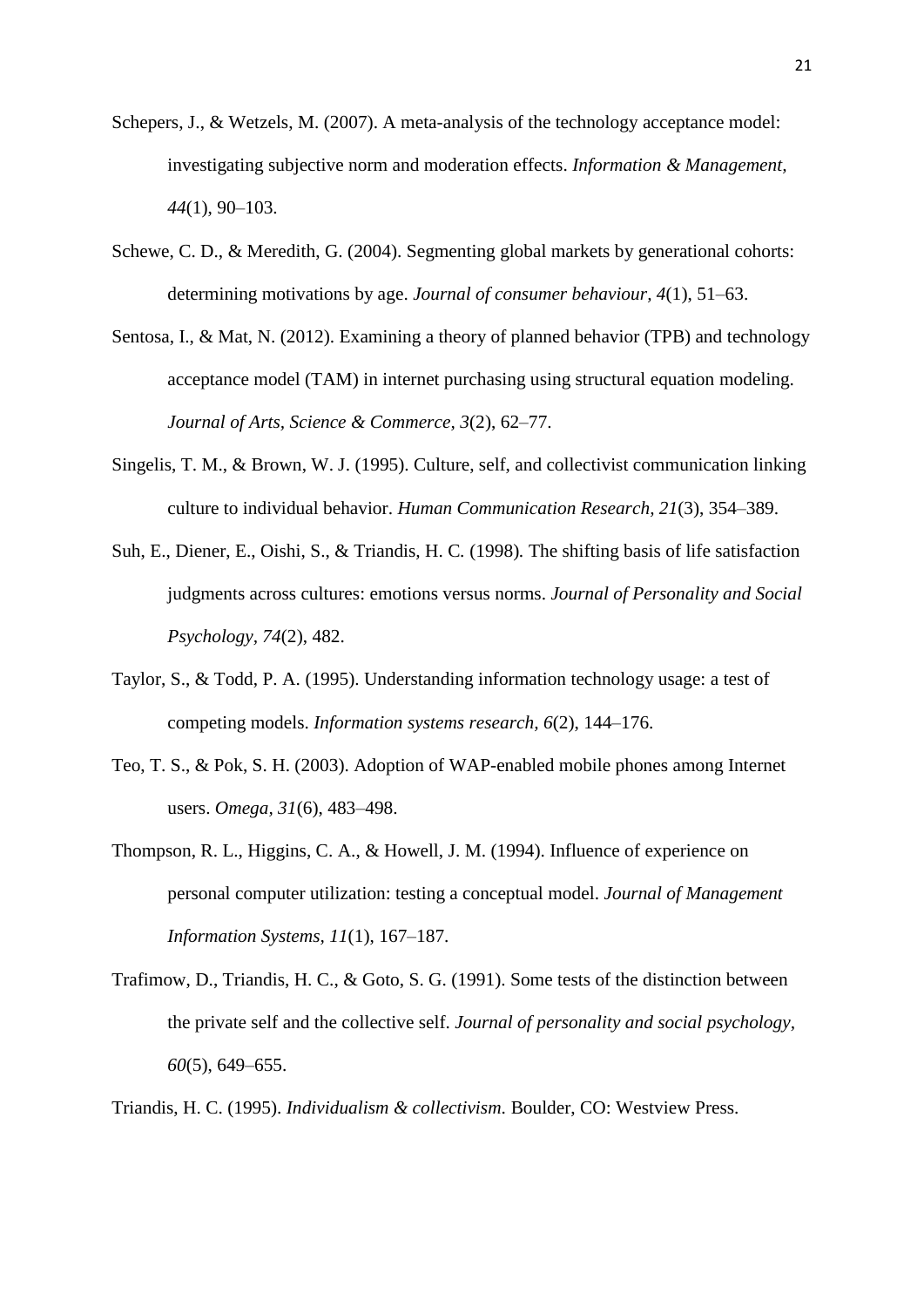- Unsworth, K., Sawang, S., Murray, J., Norman, P., & Sorbello, T. (2012). Understanding innovation adoption: effects of orientation, pressure and control on adoption intentions. *International Journal of Innovation Management, 16*(01).
- Van Raaij, E. M., & Schepers, J. J. (2008). The acceptance and use of a virtual learning environment in China. *Computers & Education, 50*(3), 838–852.
- Venkatesh, V., Morris, M. G., Davis, G. B., & Davis, F. D. (2003). User acceptance of information technology: toward a unified view. *MIS quarterly,* 27(3), 425–478.
- Webster, J., & Trevino, L. K. (1995). Rational and social theories as complementary explanations of communication media choices: two policy-capturing studies. *Academy of Management Journal, 38*(6), 1544–1572.
- Yang, H.-d., & Yoo, Y. (2004). It's all about attitude: revisiting the technology acceptance model. *Decision Support Systems, 38*(1), 19–31.
- Yang, K.-S. (1981). Social orientation and individual modernity among Chinese students in Taiwan. *The Journal of social psychology, 113*(2), 159–170.
- Yousafzai, S. Y., Foxall, G. R., & Pallister, J. G. (2010). Explaining internet banking behavior: theory of reasoned action, theory of planned behavior, or technology acceptance model? *Journal of Applied Social Psychology, 40*(5), 1172–1202.
- Zhu, J.H., & He Z. (2002). Perceived Characteristics, Perceived Needs, and Perceived Popularity Adoption and Use of the Internet in China. *Communciation Research*, 29(4), 466-495
- Zhuzhu, W., & Weiyuan, Z. (2005). Online teaching platforms and websites in China's universities . *China Distance Education, 2*, 10.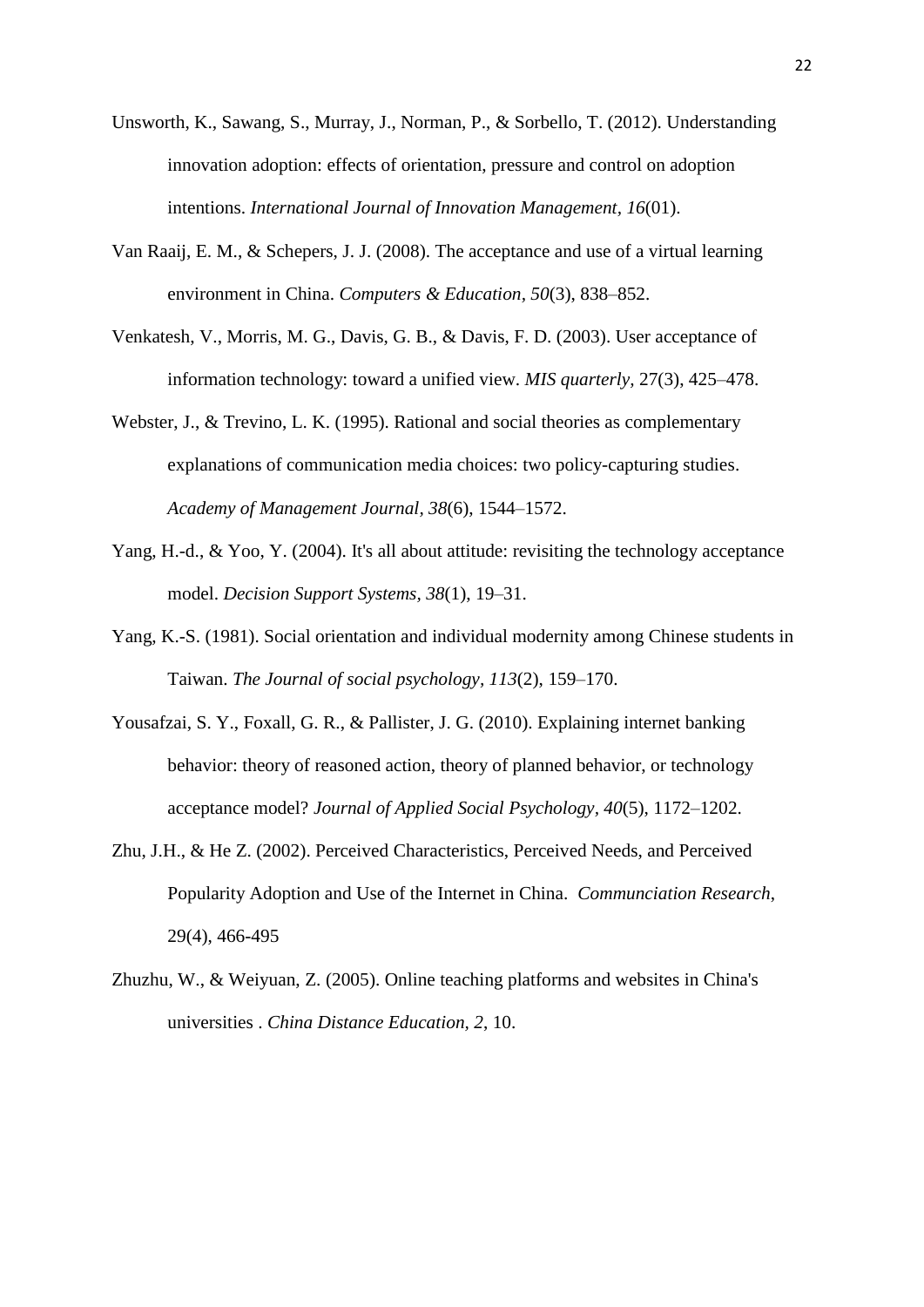## Appendix A. Measurement Items

| Attitude           | Using the Blackboard system is a good idea.                         |  |  |  |  |
|--------------------|---------------------------------------------------------------------|--|--|--|--|
|                    | The Blackboard system makes work interesting.                       |  |  |  |  |
|                    | The Blackboard system is fun to use.                                |  |  |  |  |
|                    |                                                                     |  |  |  |  |
| Perceived          | I have the resources necessary to use the Blackboard system.        |  |  |  |  |
| Behavioral         | I think my teacher or peer students can assist me if I have trouble |  |  |  |  |
| Control            | with the Blackboard system.                                         |  |  |  |  |
| /Facilitating      | I possess the knowledge necessary to use the Blackboard system.     |  |  |  |  |
| conditions         |                                                                     |  |  |  |  |
|                    |                                                                     |  |  |  |  |
| Subjective         | My peer students think I should use the Blackboard system.          |  |  |  |  |
| Norm/Social        | Peer students who collaborate with me think I should use the        |  |  |  |  |
| influence          | Blackboard system.                                                  |  |  |  |  |
|                    | My teachers think I should use the Blackboard system.               |  |  |  |  |
|                    |                                                                     |  |  |  |  |
| Intention to adopt | I intend to use the Blackboard system in the near future.           |  |  |  |  |
| (for non-adopters) | I predict I would use the Blackboard system in the near future.     |  |  |  |  |
|                    | I plan to use the Blackboard system in the near future.             |  |  |  |  |
|                    |                                                                     |  |  |  |  |
| Intention to       | I intend to continue using the Blackboard system in the near        |  |  |  |  |
| continue use (for  | future.                                                             |  |  |  |  |
| adopters)          | I predict I would continue to use the Blackboard system in the      |  |  |  |  |
|                    | near future.                                                        |  |  |  |  |
|                    | I plan to continue using the Blackboard system in the near future.  |  |  |  |  |
|                    |                                                                     |  |  |  |  |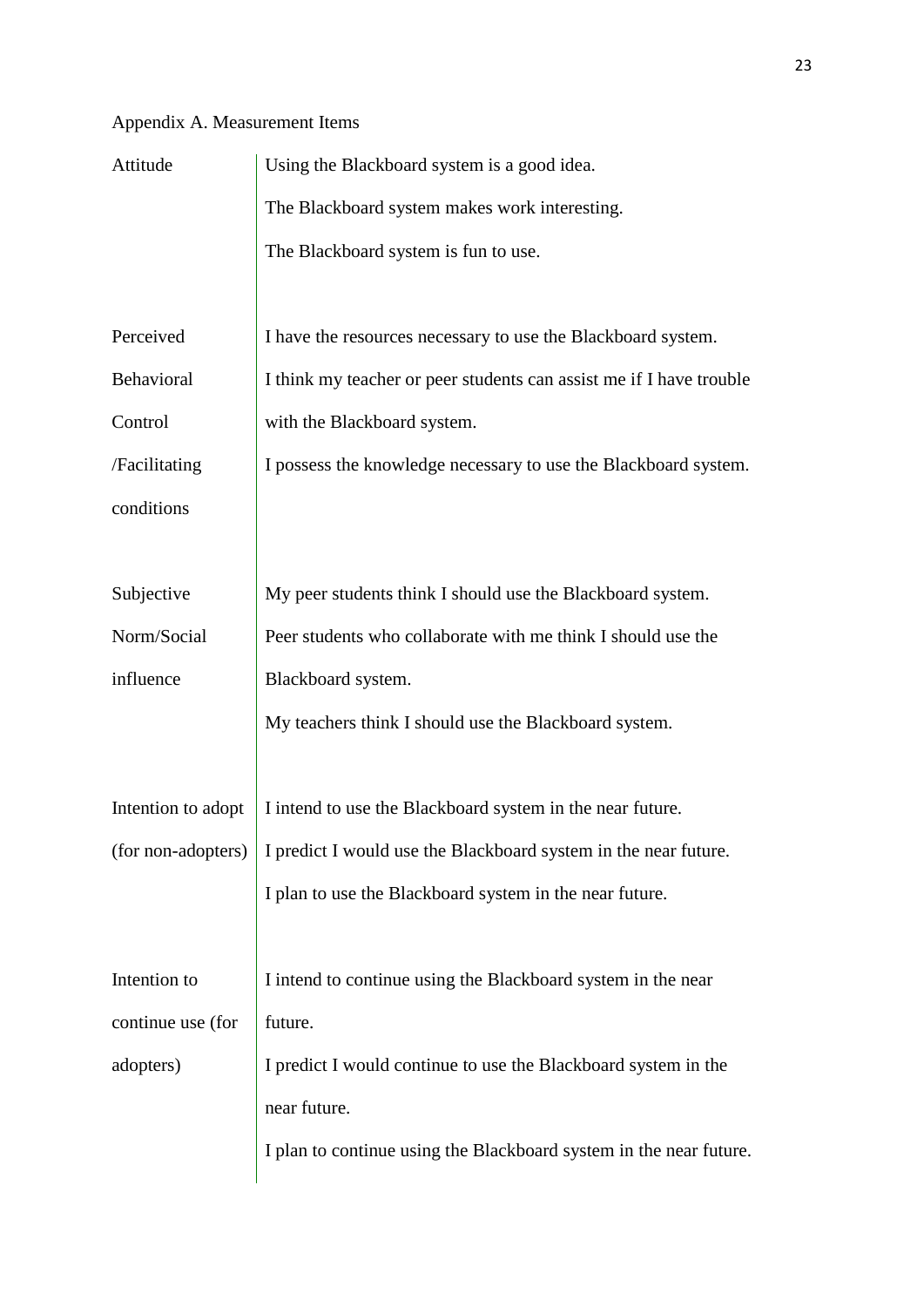| Vorioblo                                                |  | Composito Moon |  |  |  |  |  |
|---------------------------------------------------------|--|----------------|--|--|--|--|--|
| <b>Table 1.</b> Descriptive statistics and correlations |  |                |  |  |  |  |  |

| <b>Variable</b>      |            | $\alpha$    | <b>Composite Mean</b> |                   | <b>ATT</b> | <b>PBC</b> | <b>SN</b> | <b>INT</b> |
|----------------------|------------|-------------|-----------------------|-------------------|------------|------------|-----------|------------|
|                      |            |             | <b>Reliability</b>    | (SD)              |            |            |           |            |
| Attitude             | ATT        | 0.88        | 0.89                  | 4.69(0.95)        | 0.85       |            |           |            |
| Perceived behavioral | PBC        | 0.88        | 0.88                  | 5.10(0.99)        | 0.38       | 0.85       |           |            |
| control              |            |             |                       |                   |            |            |           |            |
| Subjective norm      | <b>SN</b>  | $0.76$ 0.81 |                       | $4.52(0.92)$ 0.55 |            | 0.41       | 0.78      |            |
| Intention to         | <b>INT</b> | 0.93        | 0.94                  | 4.71(1.06)        | 0.57       | 0.34       | 0.73      | 0.91       |
| adopt/continue       |            |             |                       |                   |            |            |           |            |

 $a<sub>N=132</sub>$ ; All correlations in tables above are significant at the 0.01 level; SD = standard

deviation

**b** Diagonal elements represent the square root of AVE for that construct.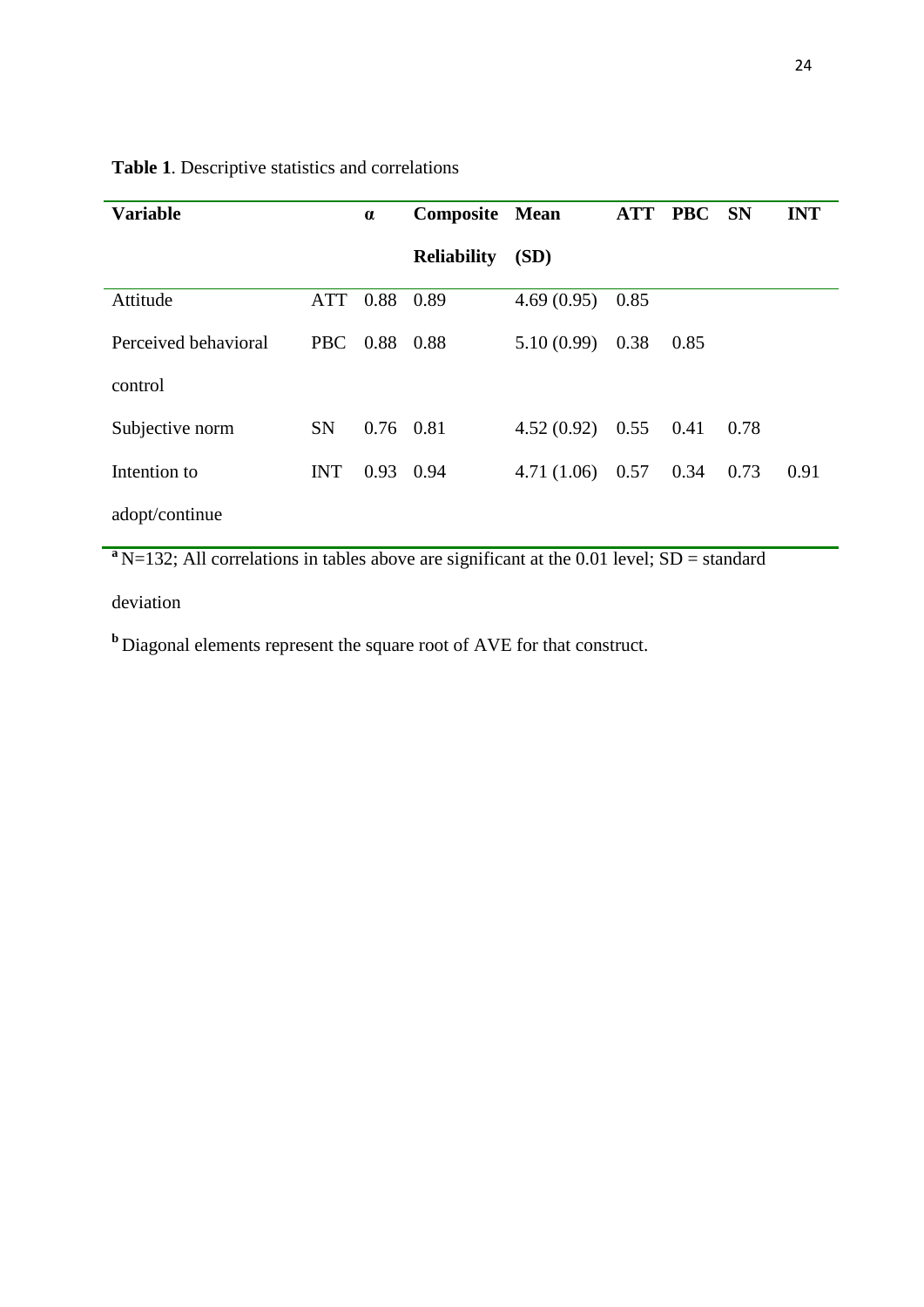| Variables and        | $\beta$  |                             |           |  |  |  |  |
|----------------------|----------|-----------------------------|-----------|--|--|--|--|
| statistics           | Model 1  | Model 2                     | Model 3   |  |  |  |  |
| Step 1: Controls     |          |                             |           |  |  |  |  |
| Gender               | $-.027$  | $-.101$                     | $-.107$   |  |  |  |  |
| Age                  | .048     | $-.003$                     | .026      |  |  |  |  |
| UserType             | .495 *** | .129                        | $.136**$  |  |  |  |  |
| Step 2: Main Effects |          |                             |           |  |  |  |  |
| Attitude (ATT)       |          | $.223***$                   | .188***   |  |  |  |  |
| Perceived behavioral |          | .009                        | .083      |  |  |  |  |
| control (PBC)        |          |                             |           |  |  |  |  |
| Subjective norm      |          | $.546***$                   | $.506***$ |  |  |  |  |
| (SN)                 |          |                             |           |  |  |  |  |
|                      |          | Step 3: Interaction Effects |           |  |  |  |  |
| ATT*PBC              |          |                             | $-136**$  |  |  |  |  |
| ATT*SN               |          |                             | $-.036$   |  |  |  |  |
| PBC*SN               |          |                             | .179**    |  |  |  |  |
| Model $R^2$          | .242     | .596                        | .618      |  |  |  |  |
| Model F              | 13.618** | 30.679***                   | 21.945*** |  |  |  |  |

**Table 2**. Moderated multiple regression analysis

N=125; \*\*\* p<0.001, \*\* p<0.01, \* p<0.05

The betas reported are based on standardized coefficients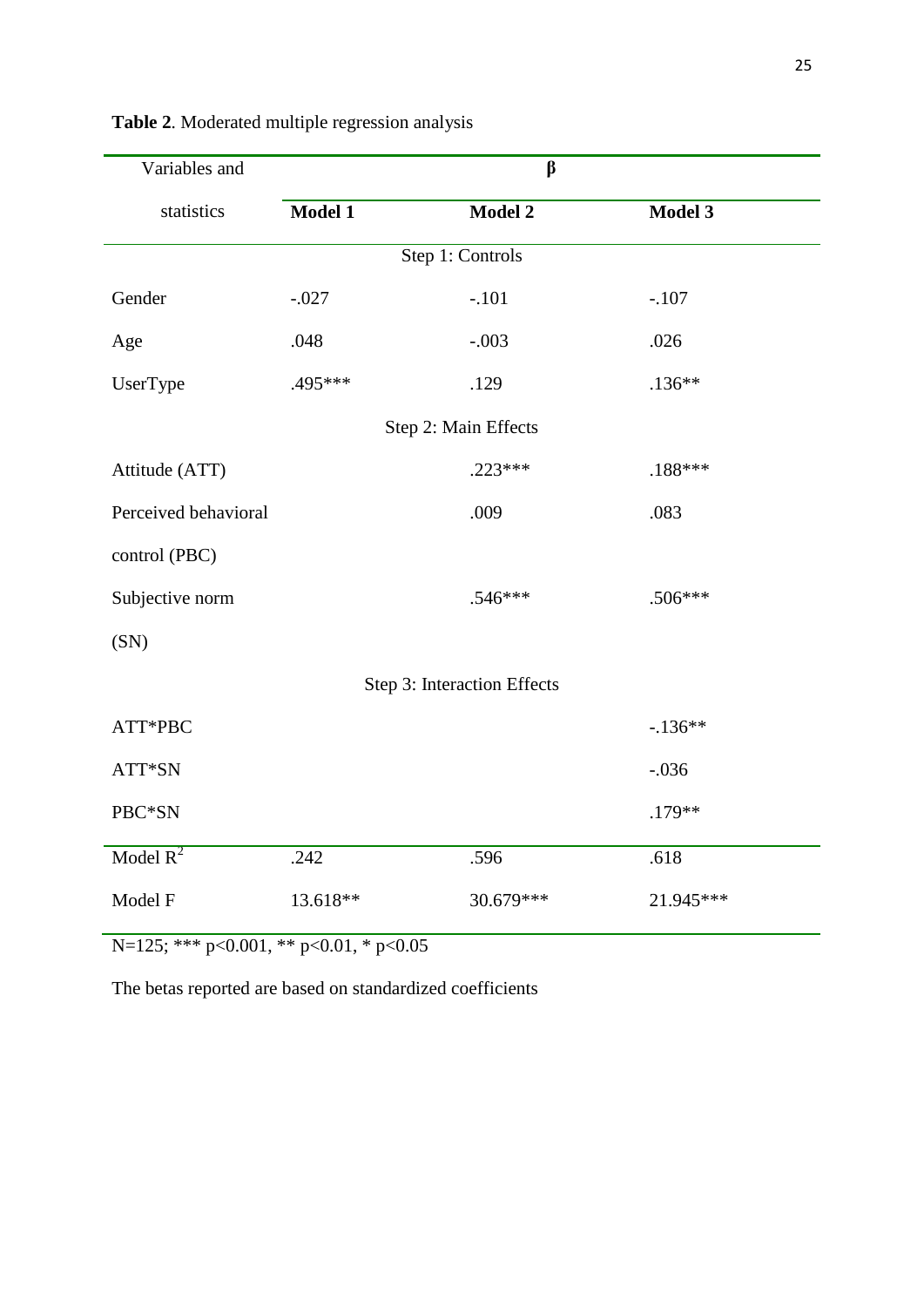

Figure 1: Research model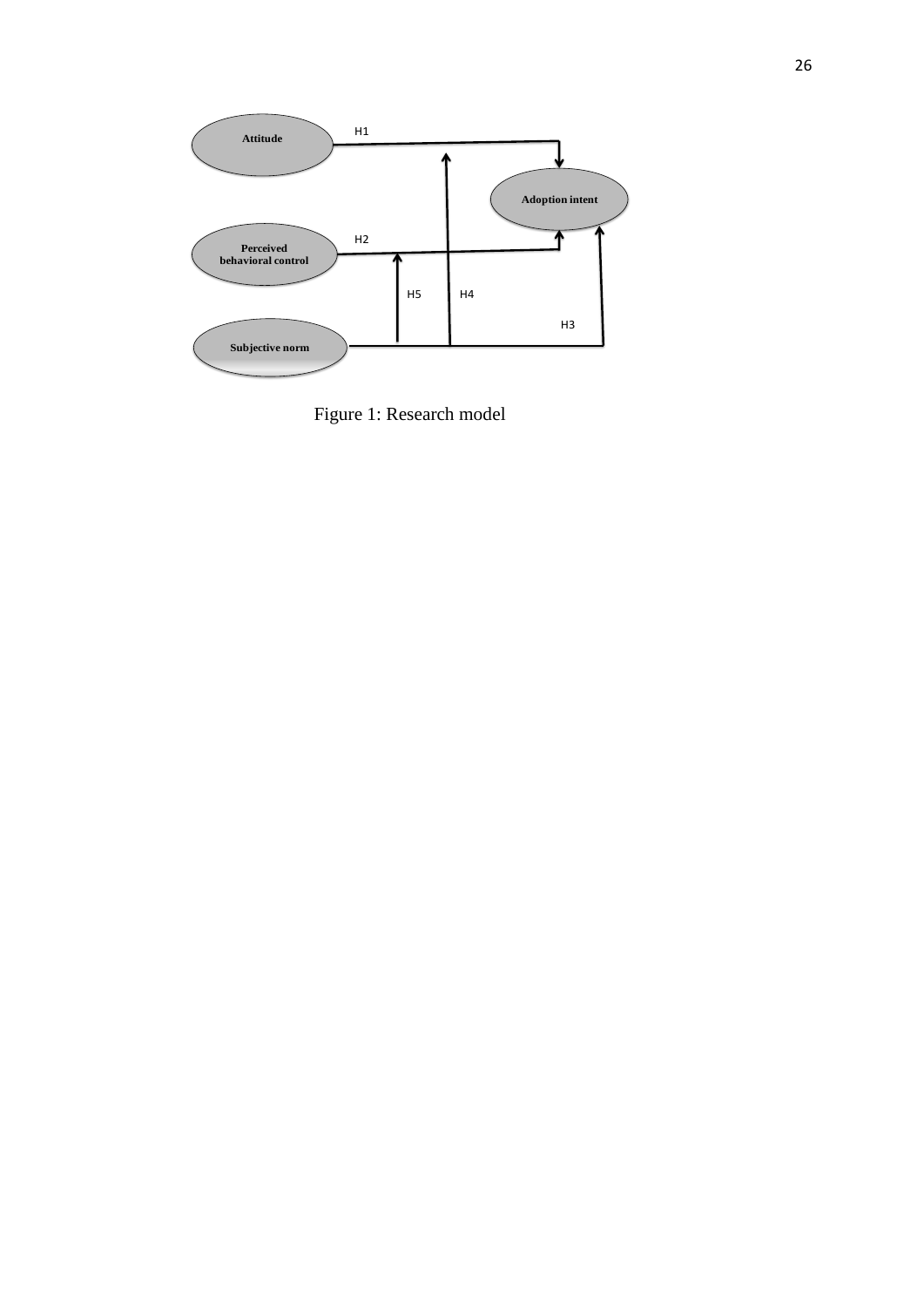

Figure 2. Moderating influence of subjective norm on the relationship between perceived behavioral control and intention to adopt/continue